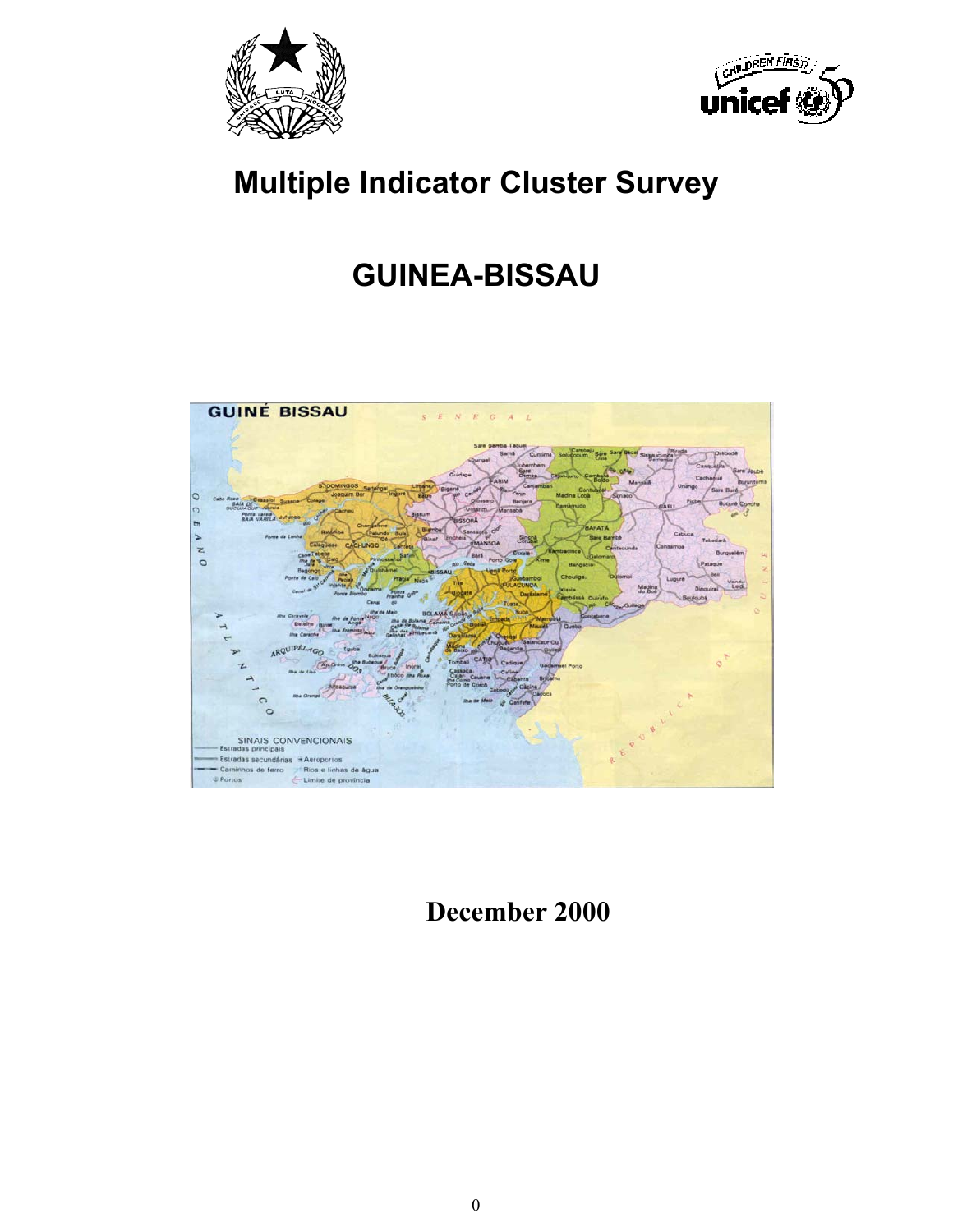# **Table of Content**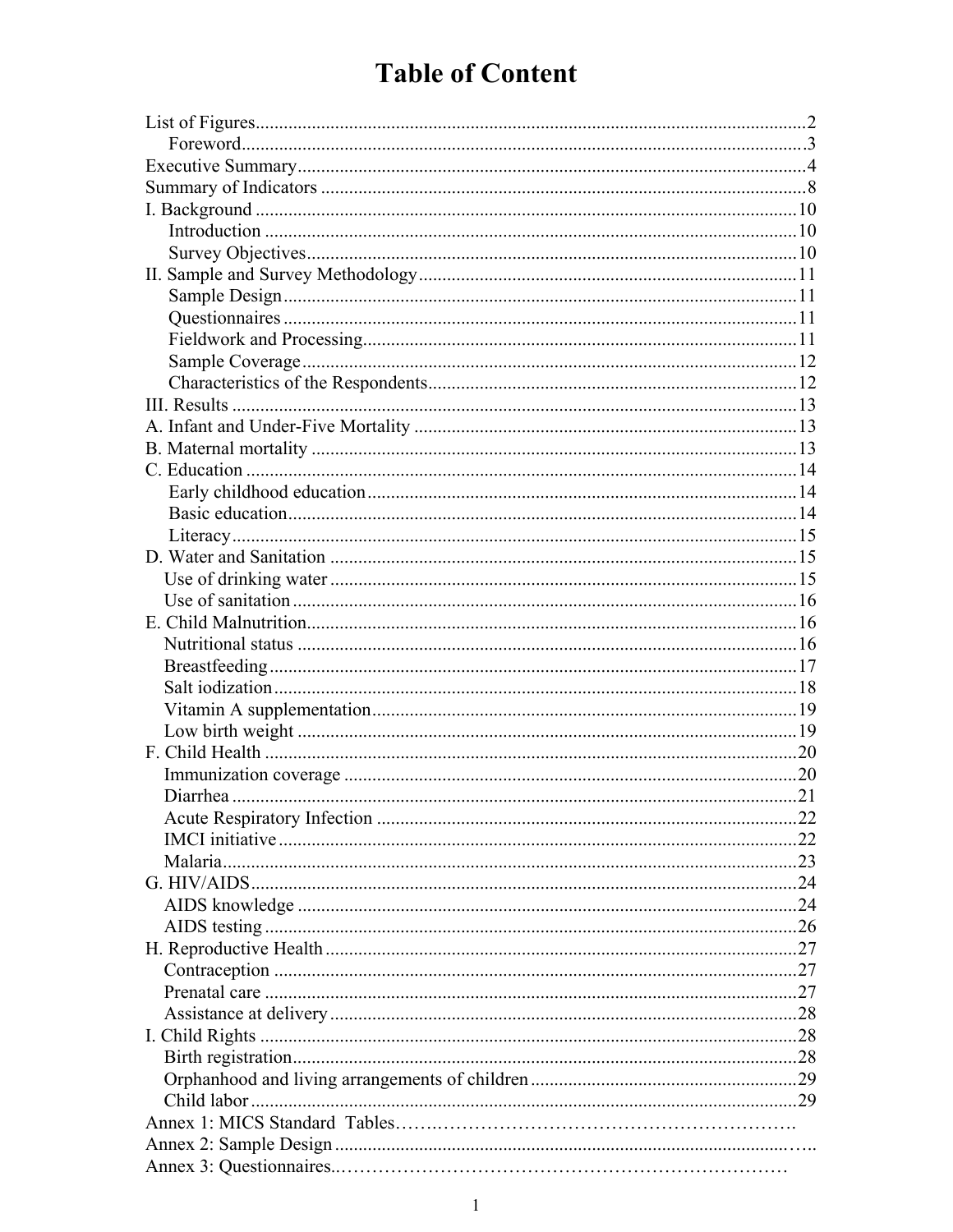# List of Figures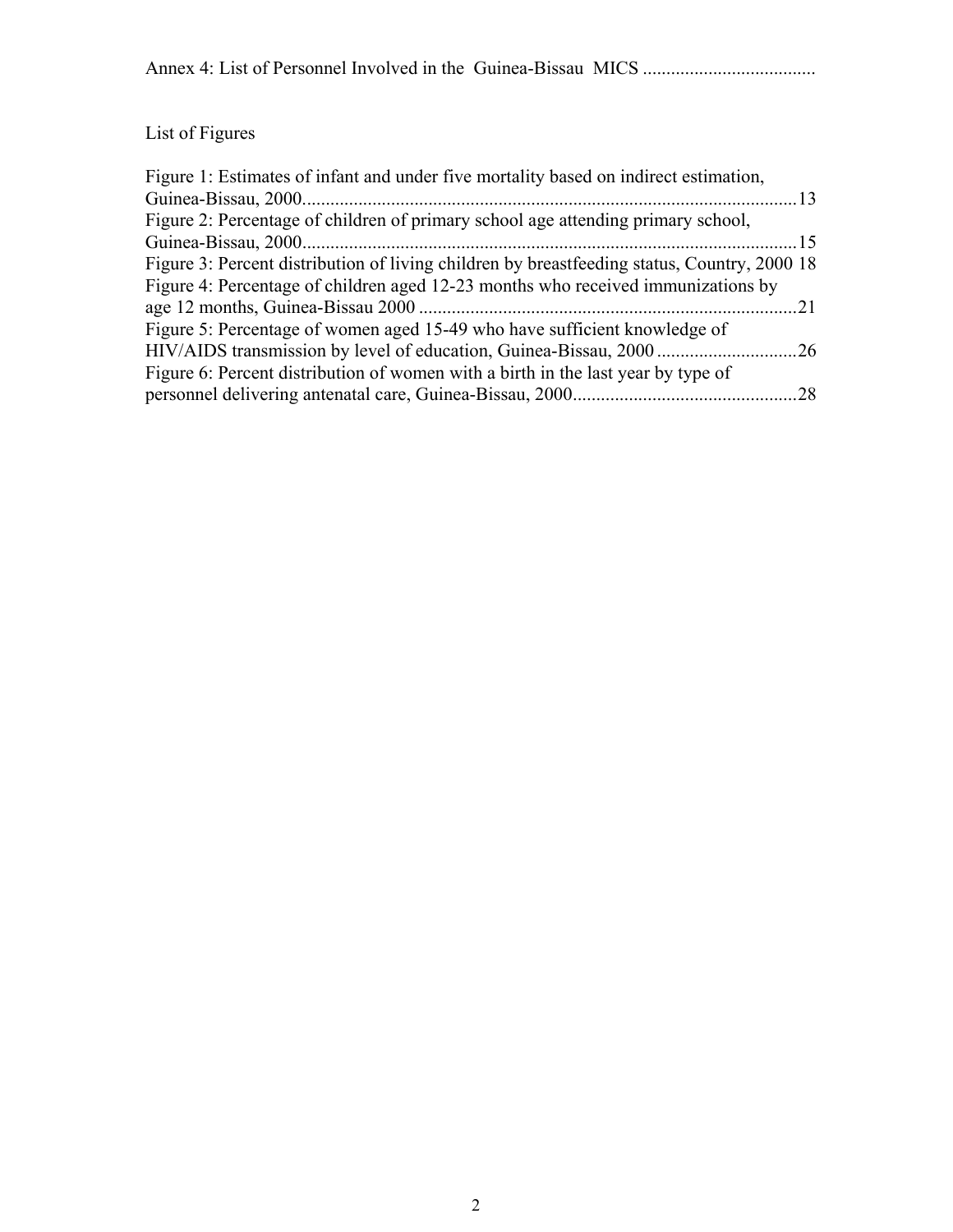# **FOREWORD**

The Government of Guinea Bissau represented by the Secretary of State of Planning and Budget through the General Direction of Planning and the National Institute of Statistics has joined forces with UNICEF and other partners to undertake the Multiple Indicator Cluster Survey (MICS) during 2000. Preparations started in 1999 with the signature of a Memorandum of Understanding whereby the parties agreed to launch this exercise.

MICS in Guinea-Bissau represents a mayor effort to provide updated information on social sectors after the war, which broke out in June 1998. It is also the mayor survey undertaken in the country after the Household Survey undertaken in 1991 and the MICS of 1996 whose results were not made available officially. MICS 2000 also represents a mayor effort to cover new areas related to the Convention of the Rights of Children, for which no information was available in the country.

This survey has a special meaning. It focused on the current situation of women and children in Guinea-Bissau in the light of the World Summit for Children Goals and the National Plan of Action prepared for 1992. Analysis of the current situation of children and women in the country will facilitate Government authorities the formulation of new goals for children for the 21st century, in the framework of the Special Session on Children convened by the General Assembly of the United Nations in September 2001.

This is a first report on a number of indicators to compare the actual situation with the documentation prepared at the beginning of the decade. More in depth analysis of MICS information is planned next year to fully utilise MICS information through specialised studies.

The development of MICS in Guinea-Bissau is a truly joint effort of the Government, UNICEF, WFP, UNFPA, UNDP and the World Bank. Logistic support was also provided by WHO, UNOGBISS and FAO.

We are very grateful to the large groups of technicians, field workers, and consultants who did their best to collect and process the information in a context of many constraints.

| Carlos Luis Pinto | Henrique Horta Santos | Hernan Jaramillo |
|-------------------|-----------------------|------------------|
|                   |                       |                  |

**Director General of Planning National Institute of Statistics UNICEF and Census Representative** 

 $\mathcal{L}_\text{max} = \mathcal{L}_\text{max} = \mathcal{L}_\text{max} = \mathcal{L}_\text{max} = \mathcal{L}_\text{max} = \mathcal{L}_\text{max} = \mathcal{L}_\text{max} = \mathcal{L}_\text{max} = \mathcal{L}_\text{max} = \mathcal{L}_\text{max} = \mathcal{L}_\text{max} = \mathcal{L}_\text{max} = \mathcal{L}_\text{max} = \mathcal{L}_\text{max} = \mathcal{L}_\text{max} = \mathcal{L}_\text{max} = \mathcal{L}_\text{max} = \mathcal{L}_\text{max} = \mathcal{$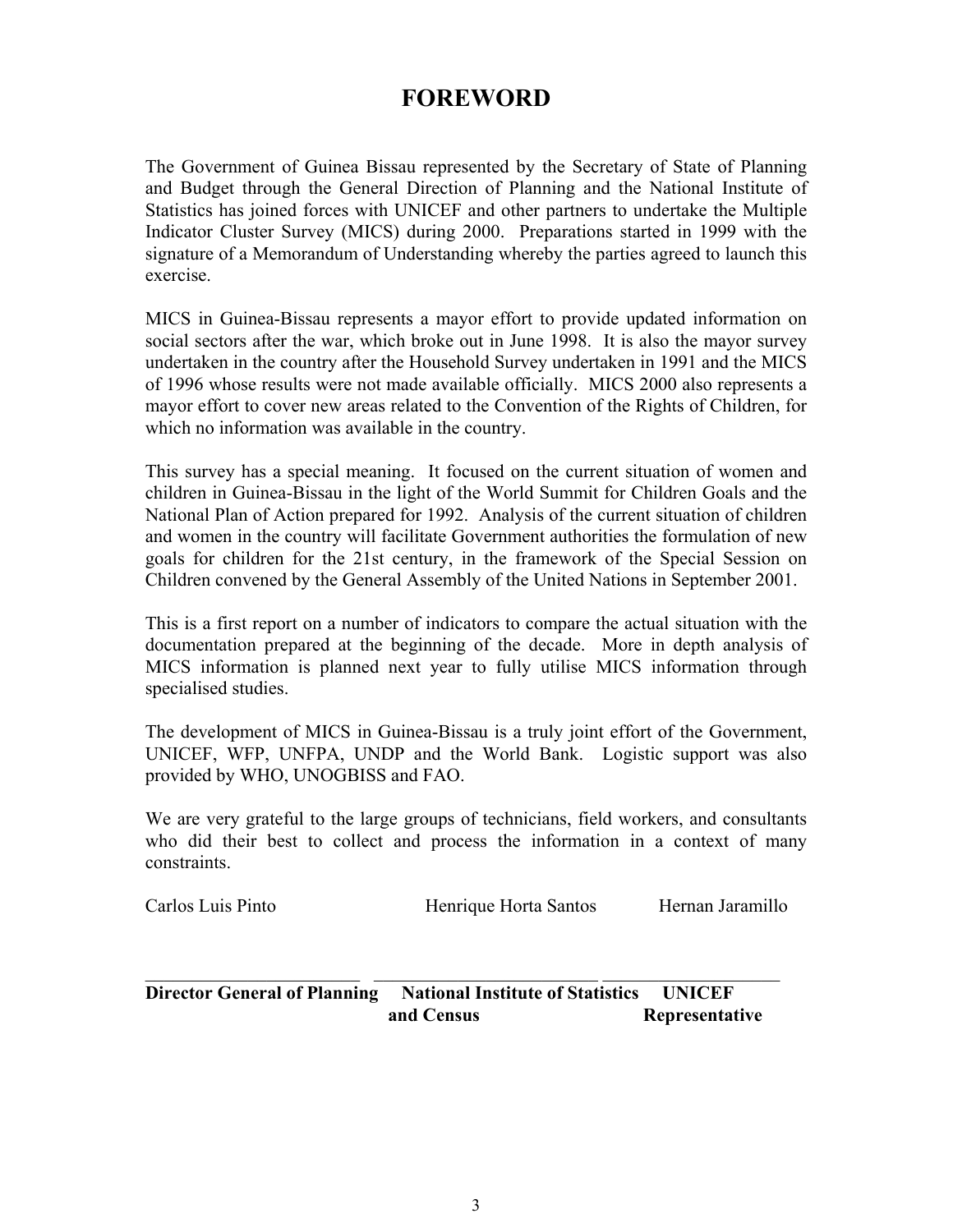# **Executive Summary**

The 2000 Guinea-Bissau Multiple Indicator Cluster Survey (MICS) is a nationally representative survey of households, women, and children. The main objectives of the survey are to provide up-to-date information for assessing the situation of children and women in Guinea-Bissau at the end of the decade and to furnish data needed for monitoring progress toward goals established at the World Summit for Children and as a basis for future action.

#### **Infant and Under Five Mortality**

• The data suggest that the infant mortality rate was 124 per 1000 and the under five mortality rate was 203 per 1000 around 1999. There is no recent data from institutional sources to validate this figure.

#### **Maternal Mortality**

• It is estimated at 349 per 100.000 live births. This represents a significant drop from other estimations (900 in SOWC 2000 and 700 in a research conducted by Bandim Project 1990-1996)

#### **Education**

- 41.1 percent of children of primary school age in Guinea-Bissau are attending primary school. School attendance in Gabu is significantly lower than in the rest of the Guinea-Bissau at 19.1 percent. At the national level, there is no big difference between male and female primary school attendance 44.4 and 37.7 respectively .
- Less than half of children (43.2 percent) who enter the first grade of primary school eventually reach grade five. A recent revision of official data for 1999-2000 shows 42% of access to 5th grade.
- 36.6 percent of the population over age 15 years is literate.

#### **Water and Sanitation**

- $\bullet$  60 percent of the population has access to safe drinking water 79.3 percent in urban areas and 49 percent in rural areas. The situation in OIO is considerably worse than in other regions; only 39.4 percent of the population in this region gets its drinking water from a safe source.
- 62.8 percent of the population of Guinea-Bissau is living in households with sanitary means of excreta disposal.

#### **Child Malnutrition**

- 25 percent of children under age five in Guinea-Bissau are underweight or too thin for their age. 30.4 percent of children are stunted or too short for their age and 10.3 percent are wasted or too thin for their height.
- Children whose mothers have secondary or higher education are least likely to be underweight and stunted compared to children of mothers with less education.

#### **Breastfeeding**

• Approximately 41.5 percent of children under four months of age are exclusively breastfed, a level considerably good. At age 6-9 months, 35.6 percent of children are receiving breast milk and solid or semi-solid foods. By age 20-23 months, 67 percent are continuing to breastfeed.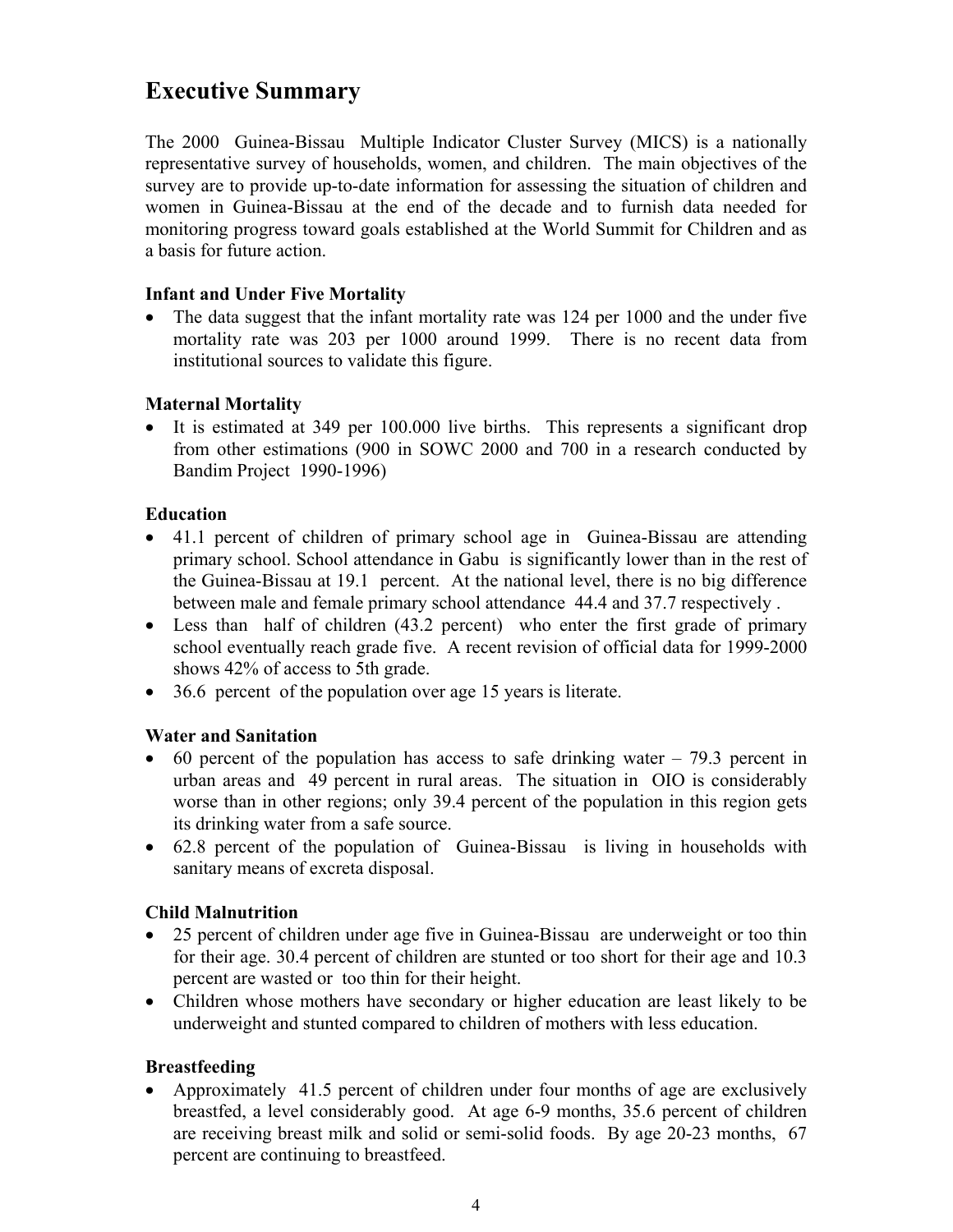#### **Salt Iodization**

• Only 1.7 percent of households in Guinea-Bissau have adequately (15+ PPM) iodized salt. The percentage of households with adequately iodized salt ranges from 0 percent in Biombo region to 3.6 percent in Tombali region.

#### **Vitamin A Supplementation**

- Within six months prior to the MICS, 28.4 percent of children aged 6-59 months received a high dose Vitamin A supplement. Approximately 9.3 percent did not receive a supplement in the last 6 months but did receive one prior to that time.
- The mother's level of education is related to the likelihood of Vitamin A supplementation. The percentage receiving a supplement in the last six months increases from 24 percent among children whose mothers have no education to 53.6 percent among children of mothers with secondary or higher education.
- Only about 28.3 percent of mothers with a birth in the year before the MICS received a Vitamin A supplement within eight weeks of the birth.

#### **Low Birth weight**

• Approximately 27.5 percent of infants are estimated to weigh less than 2500 grams at birth. This percentage is somewhat higher than the average for the Latin America and Caribbean region.

#### **Immunization Coverage**

- 69.6 seven percent of children aged 12-23 months received a BCG vaccination by the age of 12 months and the first dose of DPT was given to 60.6 percent. The percentage declines for subsequent doses of DPT to 43.3 percent for the second dose, and 27.1 percent for the third dose.
- Similarly, 66.6 percent of children received Polio 1 by age 12 months and this declines to 30.3 percent by the third dose.
- The coverage for measles vaccine is 47.7 percent of children before their first birthday.
- 11.4 of children had all eight recommended vaccinations in the first 12 months of life.
- Male and female children are vaccinated at roughly the same rate.
- Vaccination coverage is higher among children whose mothers have secondary or higher education. The education differences are greater for the third doses of DPT and Polio, suggesting that drop out rates are higher among children with less educated mothers.

#### **Diarrhea**

- Approximately 85 percent of children with diarrhea received one or more of the recommended home treatments (i.e., were treated with ORS or RHF).
- Only 13.1 percent of children with diarrhea received increased fluids and continued eating as recommended.

#### **Acute Respiratory Infection**

• 10.1 percent of under five children had an acute respiratory infection in the two weeks prior to the survey. Approximately 64.2 percent of these children were taken to an appropriate health provider.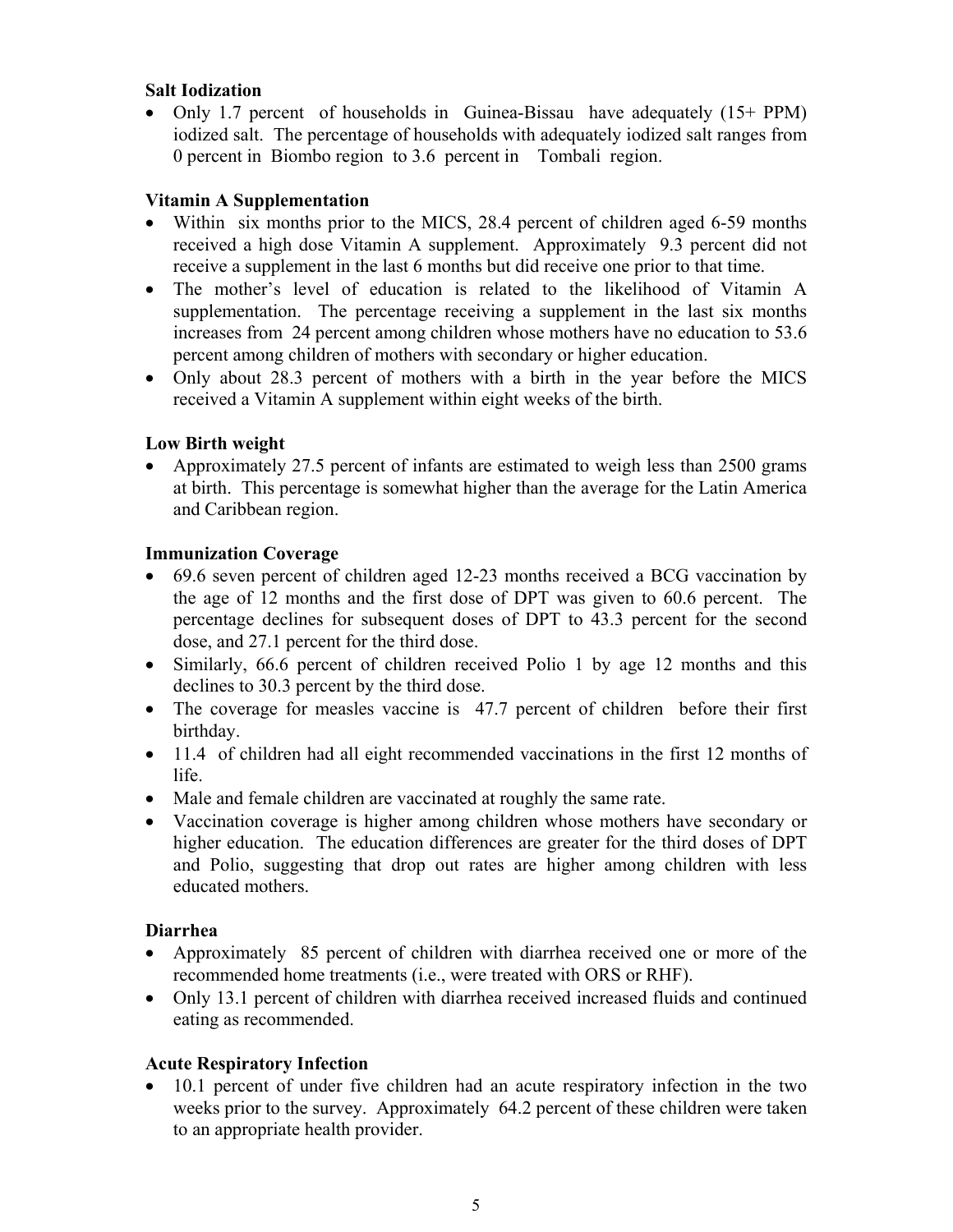## **IMCI Initiative**

- Among under five children who were reported to have had diarrhea or some other illness in the two weeks preceding the MICS, 16.7 percent received increased fluids and continous feeding as recommended under the IMCI programme.
- 65 percent of mothers know at least two of the warning signs to take a child immediately to a health facility.

#### **Malaria**

- Malaria is widespread in Guinée Bissau. 67 percent of under five children slept under a bednet the night prior to the survey interview. However, only about 11,1 percent of the bednets used are impregnated with insecticide.
- Approximately 66.7 percent of children with fever in the two weeks prior to the MICS interview were given Paracetamol to treat the fever and 58.3 percent were given Chloroquine while 2.5 percent were given Fansidar. A relatively large percentage of children (18.8 percent) were given some other medicine.

### **HIV/AIDS**

- 12 percent of women aged 15-49 know all three of the main ways to prevent HIV transmission – having only one uninfected sex partner, using a condom every time, and abstaining from sex.
- 34 percent of women correctly identified three misconceptions about HIV transmission – that HIV can be transmitted through supernatural means, that it can be transmitted through mosquito bites, and that a healthy looking person cannot be infected.
- 16.9 percent of women of reproductive age in Guinea-Bissau know a place to get tested for AIDS and about 4.3 percent have been tested.
- The percentage of women who have sufficient knowledge of HIV transmission and the percentage who know where to get tested for HIV increases dramatically with the level of education.

#### **Contraception**

• Current use of contraception was reported by 7.6 percent of married couples or in consensual unions. The most popular method is abstinence which is used by 2.5 percent of married women followed by IUD, which accounts for 2.3 percent of married women.

#### **Prenatal Care**

- 63.5 percent of women with recent births in Guinea-Bissau are protected against neonatal tetanus. The vast majority of these women received two or more doses of tetanus toxoid within the last three years.
- Virtually all women in Guinea-Bissau receive some type of prenatal care and 62.1 percent receive antenatal care from skilled personnel (doctor, nurse, midwife).

#### **Assistance at Delivery**

• A doctor, nurse, or midwife delivered about 34.7 percent of births occurring in the year prior to the MICS survey. This percentage is the highest in the SAB at 62 percent and the lowest in the OIO region at 18.5 percent.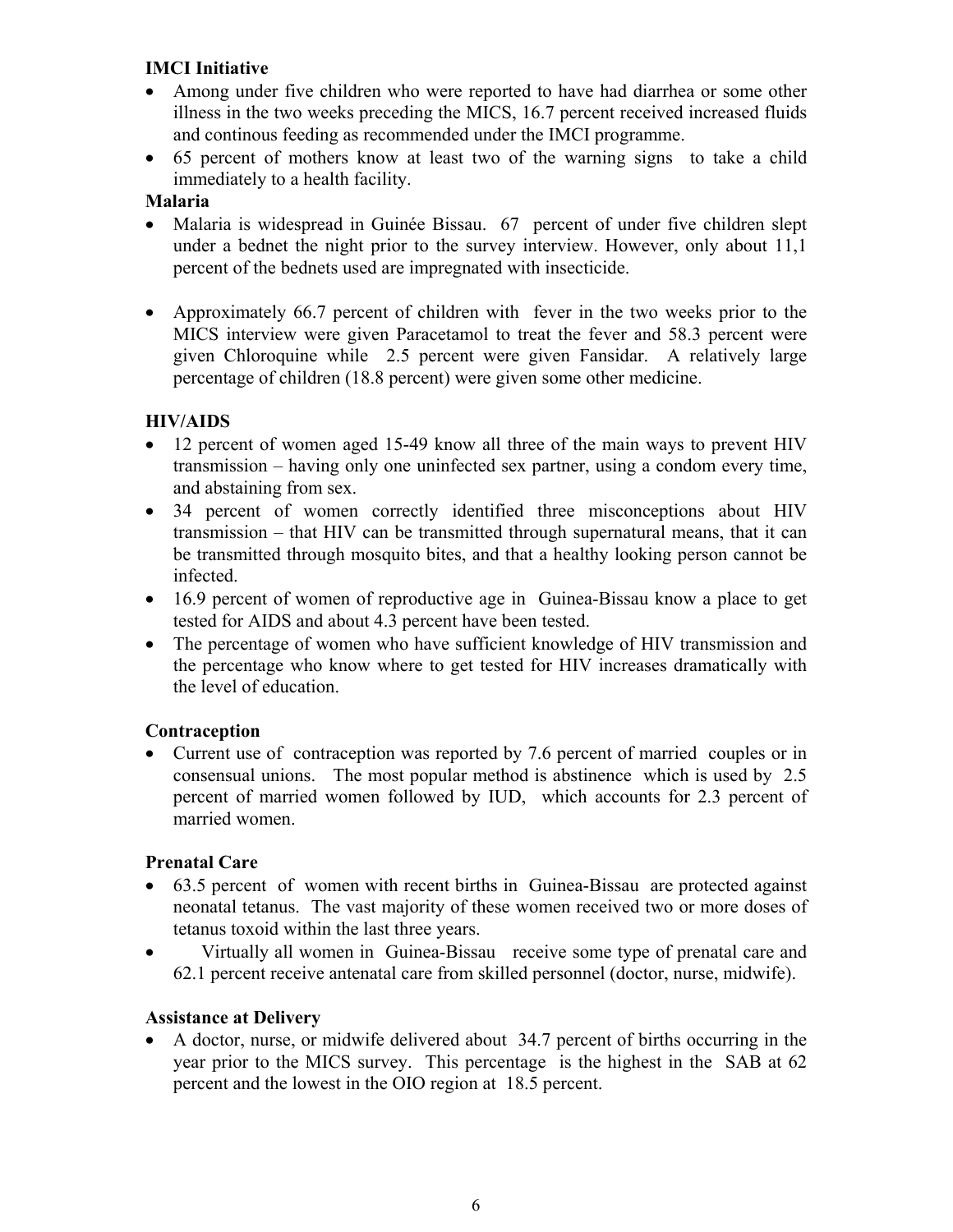#### **Birth Registration**

• 42.1 percent of children under five years in Guinea-Bissau have been registered at birth. There are no significant variations in birth registration across sex, age, or education categories.

#### **Orphanhood and Living Arrangements of Children**

- Overall, 70.9 percent of children aged 0-14 are living with both parents. Children who are not living with a biological parent comprise 12.4 percent and children who have one or both parents dead amount to 7.2 percent of all children aged 0-14.
- The situation of children in the regions is almost the same. More than half of the children live with both parents. Less than 20 percent are not living with a biological parent and less than 10 percent have one or both parents dead.

### **Child Labor**

- About 5.1 percent of children aged 5-14 years engage in paid work. About twice as many  $-9.7$  percent – participate in unpaid work for someone other than a household member.
- Slightly more 71 percent of children engage in domestic tasks, such as cooking, fetching water, and caring for other children, for less than four hours a days while 3.7 percent spend more than four hours a day on such tasks.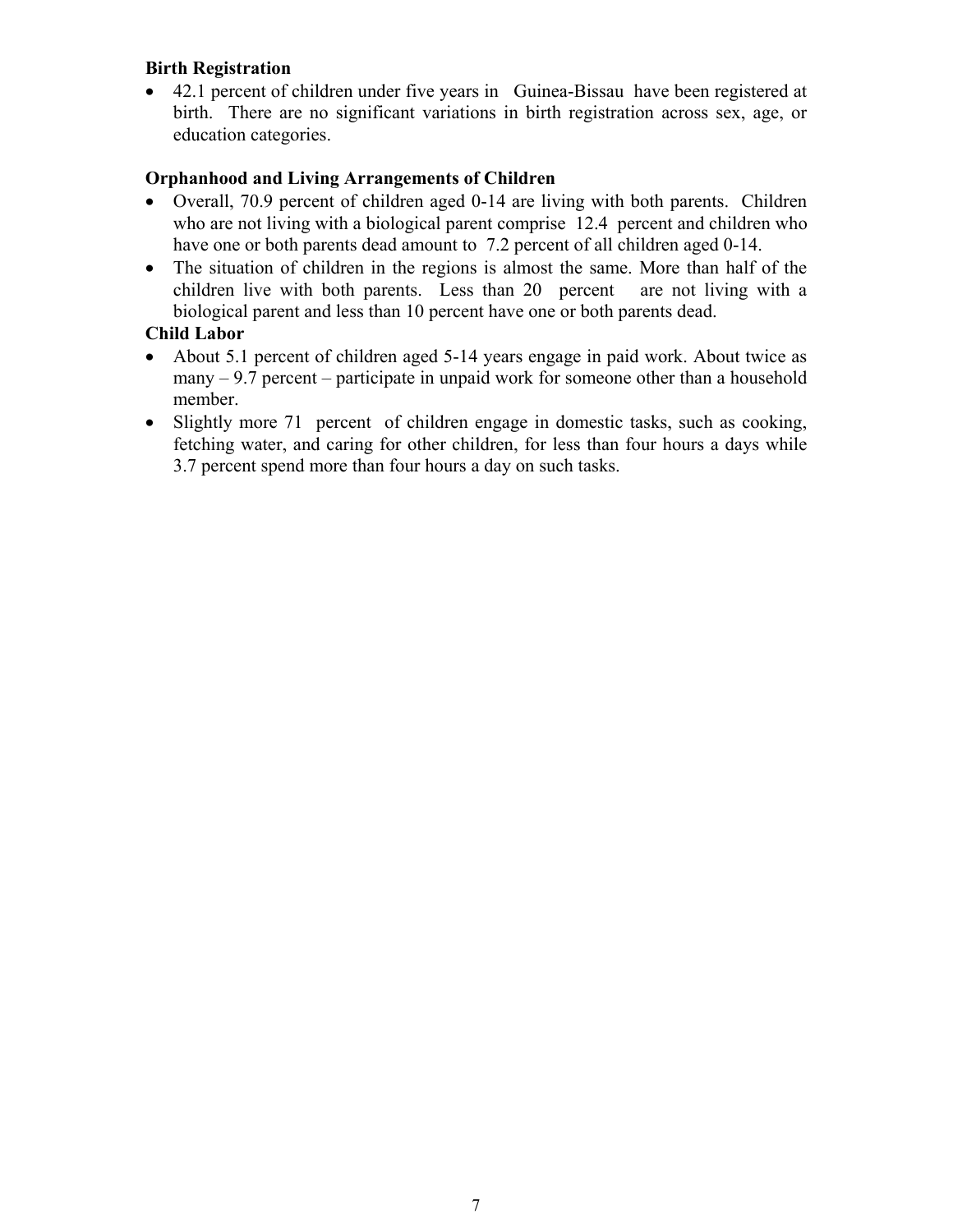| <b>World Summit for Children Indicators</b>       |                                                                                                |                      |
|---------------------------------------------------|------------------------------------------------------------------------------------------------|----------------------|
| Under-five mortality rate                         | Probability of dying before reaching age five                                                  | 203 per 1000         |
| Infant mortality rate                             | Probability of dying before reaching age one                                                   | 124 per 1000         |
| <b>Maternal Mortality Ratio</b>                   | Annual number of deaths of women from pregnancy related causes, when pregnant or within        | 349 per 100.000      |
|                                                   | 42 days of termination of pregnancy, per 100,000 live births                                   |                      |
| Underweight prevalence                            | Proportion of under-fives who are too thin for their age                                       | 25 percent           |
| Stunting prevalence                               | Proportion of under-fives who are too short for their age                                      | 30.4 percent         |
| Wasting prevalence                                | Proportion of under fives who are too thin for their height                                    | 10.3 percent         |
| Use of safe drinking water                        | Proportion of population who use a safe drinking water source                                  | 59.9 percent         |
| Use of sanitary means of excreta                  | Proportion of population who use a sanitary means of excreta disposal                          | 62.8 percent         |
| disposal                                          |                                                                                                |                      |
| Children reaching grade four                      | Proportion of children entering first grade of primary school who eventually reach grade four  | 51.3 percent         |
| Children reaching grade five                      | Proportion of children entering first grade of primary school who eventually reach grade five  | 43.2 percent         |
| Net primary school attendance rate                | Proportion of children of primary school age attending primary school                          | 41.1 percent         |
| Brut primary school attendance rate               | Proportion of children of primary school age attending primary school                          | 72.0 percent         |
| Literacy rate                                     | Proportion of population aged 15+ years who are able to read a letter or newspaper             | 36.6 percent         |
| Antenatal care                                    | Proportion of women aged 15-49 attended at least once during pregnancy by skilled personnel    | 62.6 percent         |
| Contraceptive prevalence                          | Proportion of married women aged 15-49 who are using a contraceptive method                    | 7.6 percent          |
| Childbirth care                                   | Proportion of births attended by skilled health personnel                                      | 62.1 percent         |
| Birth weight below 2.5 kg.                        | Proportion of live births that weigh below 2500 grams                                          | 19.5 percent         |
| lodized salt consumption                          | Proportion of households consuming adequately iodized salt                                     | 1.7 percent          |
| Children<br>receiving<br>Vitamin<br>A             | Proportion of children aged 6-59 months who have received a Vitamin A supplement in the last   | 28.4 percent         |
| supplementation                                   | 6 months                                                                                       |                      |
| Mothers<br>Vitamin<br>receiving<br>$\overline{A}$ | Proportion of mothers who received a Vitamin A supplement before infant was 8 weeks old        | 28.3 percent         |
| supplementation                                   |                                                                                                |                      |
| Exclusive breastfeeding rate                      | Proportion of infants aged less than 4 months who are exclusively breastfed                    | 41.5 percent         |
| Timely complementary feeding rate                 | Proportion of infants aged 6-9 months who are receiving breast milk and complementary food     | 35.6 percent         |
| Continued breastfeeding rate                      | Proportion of children aged 12-15 months and 20-23 months who are breastfeeding                | 90.5 percent (12-15) |
|                                                   |                                                                                                | 67.0 percent (20-23) |
| DPT immunization coverage                         | Proportion of children immunized against diptheria, pertussis and tetanus by age one           | 37.7 percent         |
| Measles immunization coverage                     | Proportion of children immunized against measles by age one                                    | 70.2 percent         |
| Polio immunization coverage                       | Proportion of children immunized against polio by age one                                      | 42.3 percent         |
| Tuberculosis immunization coverage                | Proportion of children immunized against tuberculosis by age one                               | 74.0 percent         |
| Children protected against neonatal               | Proportion of one year old children protected against neonatal tetanus through immunization of | 63.5                 |
| tetanus                                           | their mother                                                                                   |                      |
| ORT use                                           | Proportion of under-five children who had diarrhea in the last 2 weeks who were treated with   | 85.0 percent         |
|                                                   | oral rehydration salts or an appropriate household solution                                    |                      |
| Home management of diarrhea                       | Proportion of under-five children who had diarrhea in the last 2 weeks and received increased  | 13.1 percent         |
|                                                   | fluids and continued feeding during the episode                                                |                      |

# **Summary of Indicators**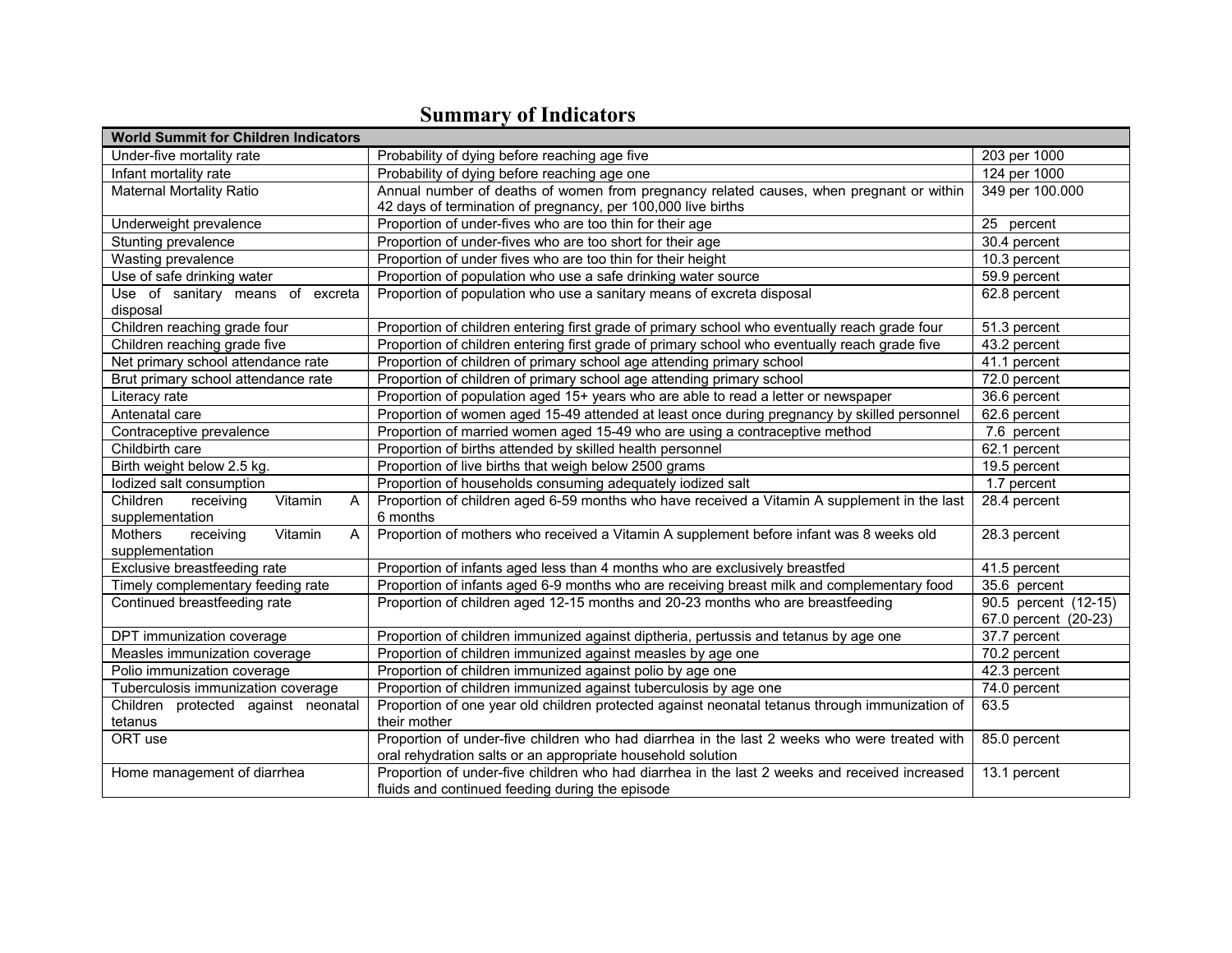| <b>World Summit for Children Indicators (continued)</b>    |                                                                                                                               |                                        |  |  |
|------------------------------------------------------------|-------------------------------------------------------------------------------------------------------------------------------|----------------------------------------|--|--|
| Care seeking for acute respiratory                         | Proportion of under-five children who had ARI in the last 2 weeks and were taken to an                                        | 64.2 percent                           |  |  |
| infections                                                 | appropriate health provider                                                                                                   |                                        |  |  |
| Preschool development                                      | children aged 36-59 months who are attending some form of organized early childhood                                           | 6.5 percent                            |  |  |
|                                                            | ogram                                                                                                                         |                                        |  |  |
| <b>Indicators for Monitoring Children's Rights</b>         |                                                                                                                               |                                        |  |  |
| Birth registration                                         | Proportion of under-five children whose births are reported registered                                                        | 42.1 percent                           |  |  |
| Children's living arrangements                             | Proportion of children aged 0-14 years in households not living with a biological parent                                      | 12.4 percent                           |  |  |
| Orphans in household                                       | Proportion of children aged 0-14 years who are orphans living in households                                                   | 1.4 percent                            |  |  |
|                                                            |                                                                                                                               | (both parents)                         |  |  |
|                                                            |                                                                                                                               | 7.2 percent                            |  |  |
|                                                            |                                                                                                                               | (one parent)                           |  |  |
| Child labor                                                | Proportion of children aged 5-14 years who are currently working                                                              | 65.4 percent                           |  |  |
| <b>Indicators for Monitoring IMCI and Malaria</b>          |                                                                                                                               |                                        |  |  |
| Home management of illness                                 | Proportion of under-five children reported ill during the last 2 weeks who received increased<br>fluids and continued feeding | 16.7 percent                           |  |  |
| Care seeking knowledge                                     | Proportion of caretakers of under-five children who know at least 2 signs for seeking care<br>immediately                     | 65.0 percent                           |  |  |
| <b>Bednets</b>                                             | Proportion of under-five children who sleep under an insecticide impregnated bednet                                           | 11.1 percent<br>(high risk areas only) |  |  |
| Malaria treatment                                          | Proportion of under five children who were ill with fever in the last 2 weeks who received anti-<br>malarial drugs            | 58.4 percent                           |  |  |
| <b>Indicators for Monitoring HIV/AIDS</b>                  |                                                                                                                               |                                        |  |  |
| Knowledge of preventing HIV/AIDS                           | Proportion of women who correctly state the 3 main ways of avoiding HIV infection                                             | 12.0 percent                           |  |  |
| Knowledge<br>misconceptions<br>of<br>of<br><b>HIV/AIDS</b> | Proportion of women who correctly state the 3 misconceptions about HIV /AIDS                                                  | 12.3 percent                           |  |  |
| Knowledge<br>of<br>mother<br>child<br>to<br>transmission   | Proportion of women who correctly identify means of transmission of HIV from mother to child                                  | 24.0 percent                           |  |  |
| Attitude to people with HIV//AIDS                          | Proportion of women expressing a discriminatory attitude towards people with HIV/AIDS                                         | 21.5 percent                           |  |  |
| Women who know where to be tested<br>for HIV               | Proportion of women who know where to get tested for HIV                                                                      | 16.9 percent                           |  |  |
| Women who have been tested for HIV                         | Proportion of women who have been tested for HIV                                                                              | 4.3 percent                            |  |  |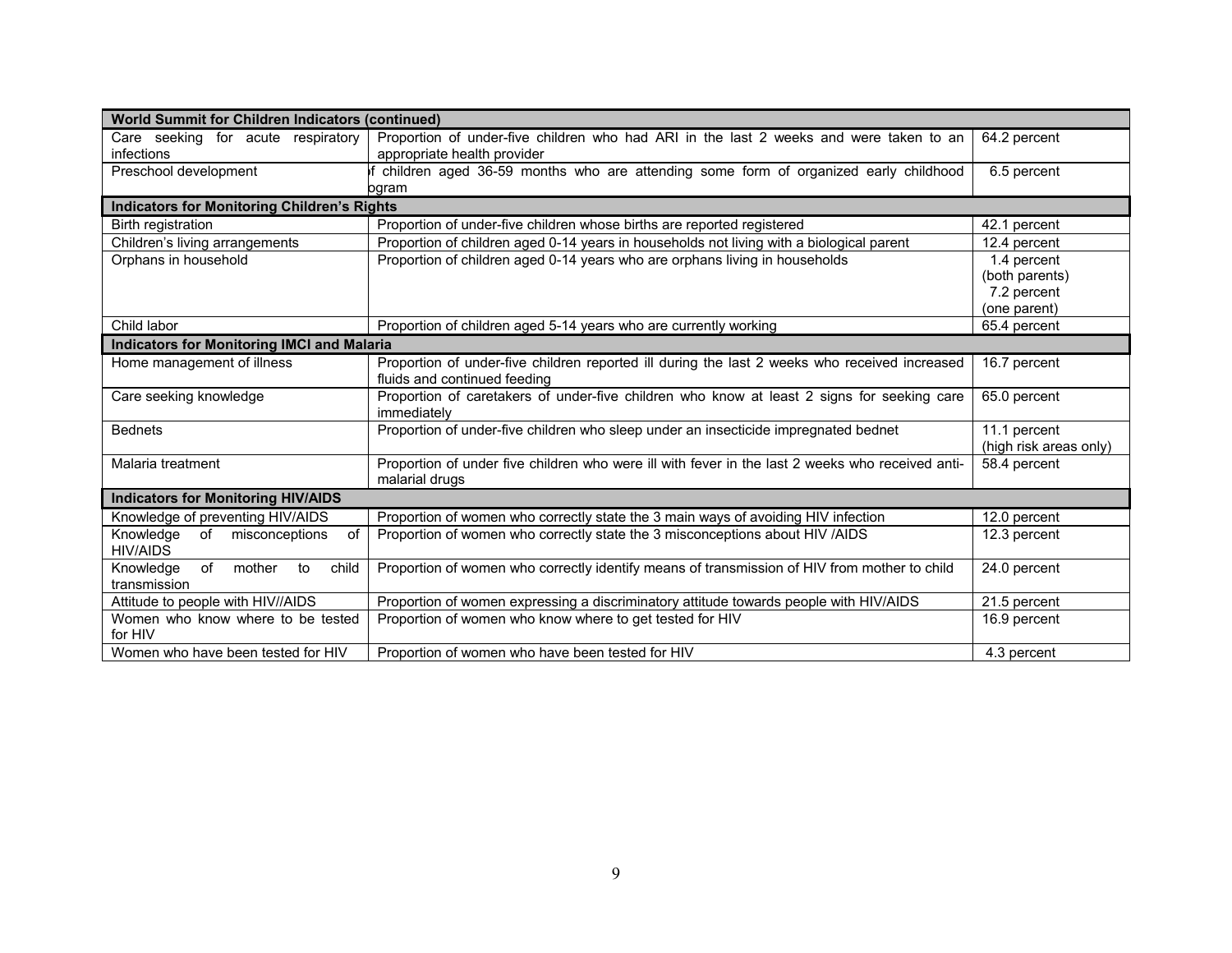# **I. Background**

#### *Introduction*

At the World Summit for Children held in New York in 1990, the government of Guinea-Bissau committed itself to a Declaration and Plan of Action for Children. Subsequently, a National Program of Action for Children was developed and implemented. The National Plan of Action has been prepared in November 1992 by the CIPI (Interministerial Committee of Child Protection) under the leading role of the State Secretary of Planning.

The Plan of Action also called for the establishment of mechanisms for monitoring progress toward the goals and objectives set for the year 2000. Toward this end, UNICEF, in collaboration with WHO, UNESCO and others, has developed a core set of 75 indicators of specific aspects of the situation of children. The 2000 Guinea-Bissau MICS survey have been conducted in order to provide end-decade information on many of these indicators.

The Guinea-Bissau MICS was conducted by a team composed of technicians of the Planning Division ( Secretary State of Planning) , UNICEF and INEC (National Institute of Statistics and Census). Funding was provided mainly by the UNICEF Guinea-Bissau office and complemented by the contributions of the World Bank, UNDP, WFP and UNFPA. Other organizations including WHO, FAO and UNOGBIS had provided logistic support.

This preliminary report presents selected results on some of the principal topics covered in the survey and on a subset of indicators. A comprehensive full report is scheduled for publication in the first half of 2001.

#### *Survey Objectives*

The 2000 Guinea-Bissau Multiple Indicator Cluster Survey has as its primary objectives:

- To provide up-to-date information for assessing the situation of children and women in Guinea-Bissau at the end of the decade and for looking forward to the next decade;
- To furnish data needed for monitoring progress toward goals established at the World Summit for Children and as a basis for future action;
- To contribute to the improvement of data and monitoring systems in Guinea-Bissau and to strengthen technical expertise in the design, implementation, and analysis of such systems.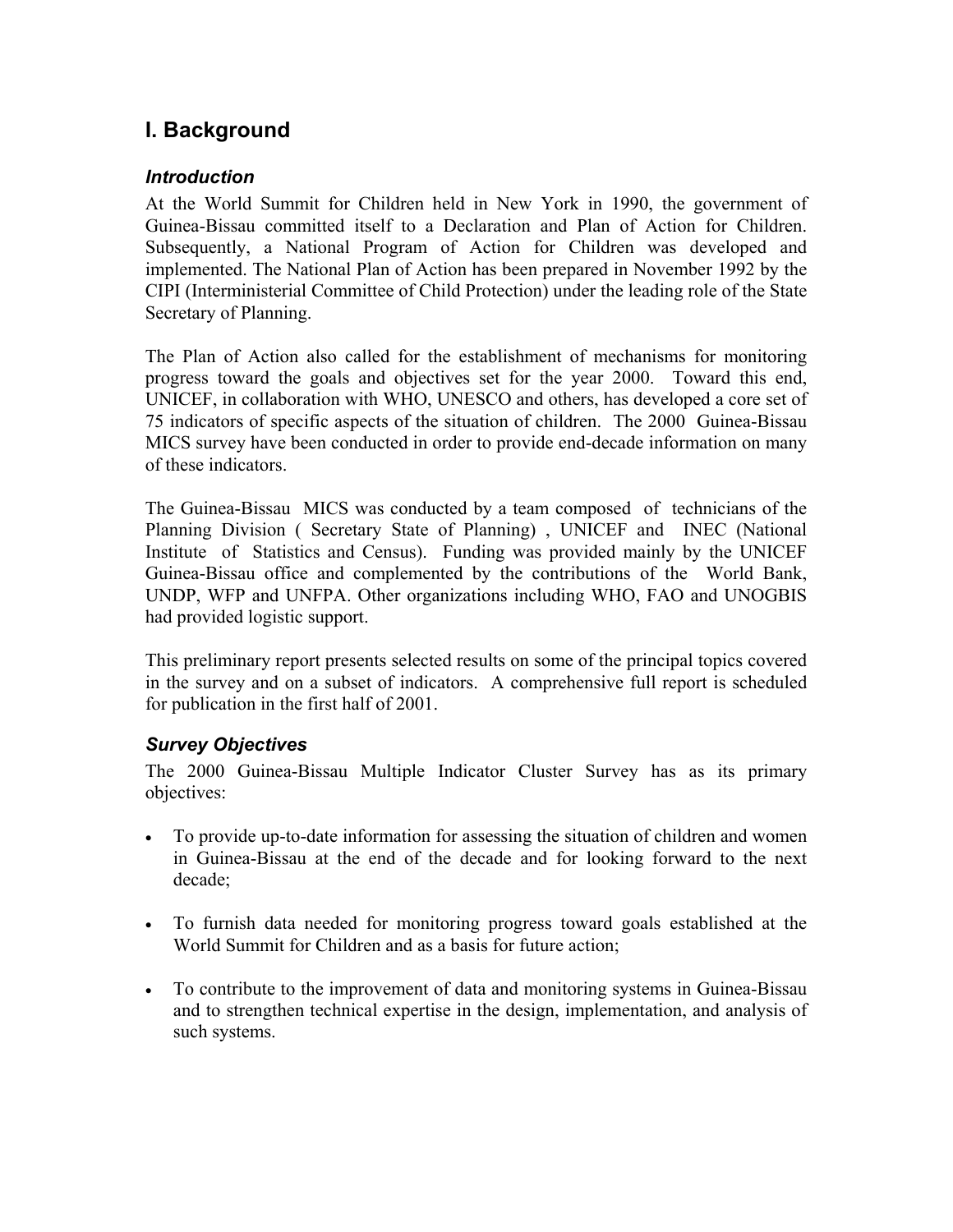# **II. Sample and Survey Methodology**

# *Sample Design*

The sample for the Guinea-Bissau Multiple Indicator Cluster Survey (MICS) was designed to provide estimates of health, education and child protection indicators, food production and consumption and accessibility to services at the national level, for urban and rural areas, and for eight regions (Gabu, Quinara, Tombali, Biombo, Cacheu, Oio, Bafata, Bolama) and the Autonomous Sector of Bissau.

The sample was selected in two stages. At the first stage, and based on the results of 1991 National Census Survey, the 1.232 districts were selected ( for MICS-2000 were selected 310 districts.)

The cartography used for MICS was the same as of Population Census in 1991. In each district (cluster) households were selected randomly thus obtaining a sample size of 4.571 households. In each selected district the ''tabancas'' (villages) were identified. The identification of ''tabancas'' was also verified vis a vis the ''tabancas'' of the electoral census of October 1999.

# *Questionnaires*

In addition to a household questionnaire, questionnaires were administered in each household for women aged 12 - 49 and children under five. The questionnaires were adapted from the MICS standard model, taking into account local concerns such as the inclusion of additional modules on socio-professional status of households requested by World Bank and food security requested by WFP. From the MICS model English version, the questionnaires were translated into Portuguese, but the interviews were conducted in Creole and other national languages. The questionnaires were pre-tested during April 2000. In general the questionnaires remained standard with a few changes adapted to the local context. A thorough revision was conducted by one Unicef external consultant to ensure comparability of the information. Changes made included the lowering of the women in bearing age to twelve but to ensure international comparability the tables in annex show the results for women 15-49 age group and the two cycles of primary education. The questionnaires were validated with the participation of the government counterparts dealing with information, NGOs and the participation of UN Agencies during April.

# **Fieldwork and Processing:**

Field staff was trained for six days in early April 2000. The data was collected by five teams: 42 interviewers (21 females, 21 males), 5 supervisors, 6 data control assistants using 8 vehicles.

 The MICS Coordinator provided overall supervision. Field work began in 10 of April 2000 and concluded in 25 of May 2000.

Once the questionnaires were received, a process of verification of number of households interviewed as well as ''tabancas'' visited was undertaken to ensure quality control.

Field work was a very well organized operation with the use of UN vehicles. Fieldworkers reached almost all households selected in the sample despite constraints. In some areas such as Tombali and Quinara not all women/children could be interviewed because of the cultural practice of ''Fanado'' (initiation rites) taking place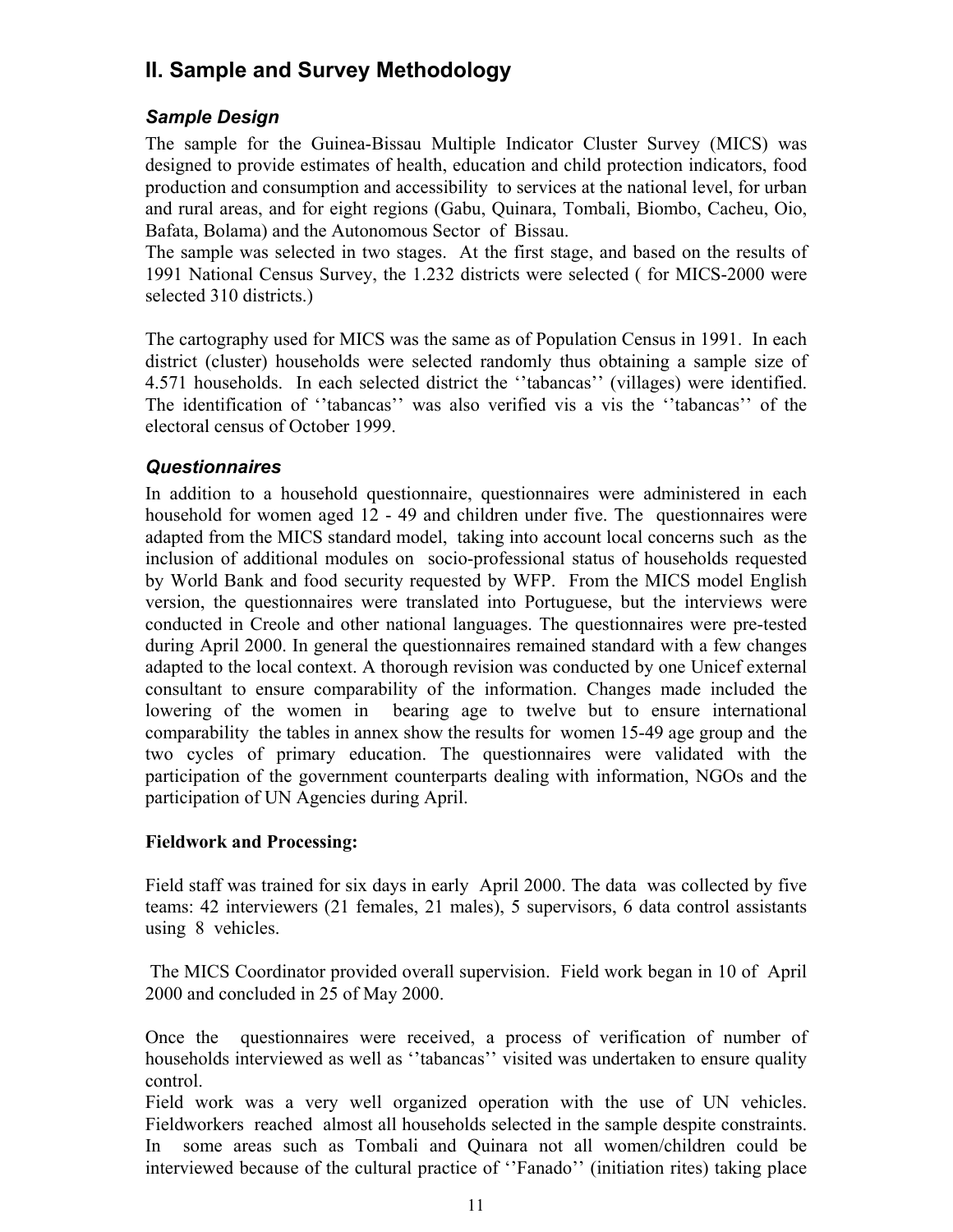at that time; The survey also coincided with the cashew crop season which is mainly done by women. This reflected somehow in the coverage of children /women in some areas. Some problems were also encountered in the islands specially keeping women attentive to the process of interview. Problems encountered by interviewers in the islands are also related to difficulties in transportation.

Data was entered on 10 microcomputers using the EpiInfo software. It was decided to use six information control assistants and 4 administrators for checking questionnaires in order to prevent poor qualities of information before the data processing phase started.

Procedures and standard programs developed under MICS and adapted to the Guinea-Bissau questionnaire were used throughout. Data processing began in July 2000 and finished in September 2000.

#### *Sample Coverage*

Of the 4 .571 households selected for the sample, 4.532 were found to be occupied. Of these, 4.372 were successfully interviewed for a household response rate of 99.6 percent.. In the interviewed households, 9.772 eligible women (age 12-49) were identified. Of these, 7.976 were successfully interviewed, yielding a response rate of 81.1 percent. In addition, 6.314 children under age five were listed in the household questionnaire. Questionnaires were completed for 5.856 children for a response rate of 92.7 percent.

# *Characteristics of the Respondents*

Table 1A presents the percent distribution of household in the sample by background characteristics. About 35.11 percent of the households (1.535) are urban and 64.89 percent (2.837) are rural. The SAB comprises the largest of the 9 regions with 23.6 percent of households while the region of Oio is the next largest with 16.6 percent. The remaining regions contain between 3.1 and 15.4 percent of households. Most of the households have between 5 and 10 members. Each household contained at least one child under five and at least 1 woman from 12 to 49 years of age.

Women in the age groups 15-19 comprise the greatest percentage of the sample at 19.6 percent (Table 2A). This percentage declines steadily across age groups until age 45-49 where it is 5.0 percent. This pattern is typical of countries in the region. Approximately 87.8 percent of women in the sample are married and 71.6 percent have had at least one birth. The majority of women 69.2 percent have had no education while 8.6 percent have some secondary education .

Table 3A shows the characteristics of children under five. 49.1 percent of the children are male and 50.9 percent are female. Approximately 82.3 percent of mothers of children under age five have no education, a percentage that is almost two times greater than the overall percentage of women with no education in the sample. It is be noted that, for children whose mothers did not live in the household, the education of the child's caretaker is used. There are slightly more children under six months than under 6-11 months, a pattern, which is unexpected.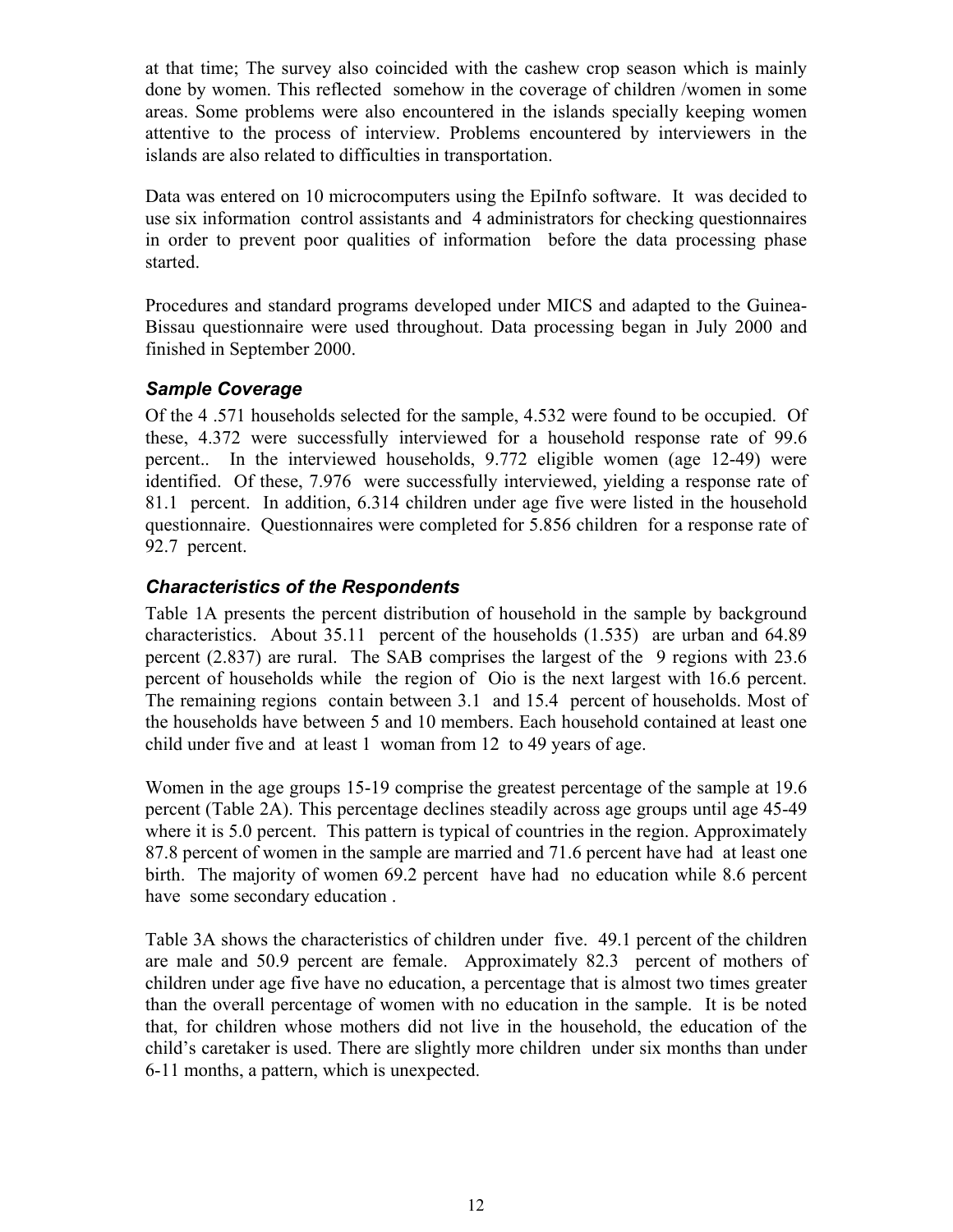# **III. Results**

### *A. Infant and Under-Five Mortality*

The *infant mortality rate* is the probability of dying before the first birthday. The *under five mortality rate* is the probability of dying before the fifth birthday. In MICS, infant and under five mortality rates are calculated based on an indirect estimation technique (the Brass method). The data used in the estimation are: the mean number of children ever born under five years of age, the groups of women from age 15 to 49, and the proportion of these children who died before their  $5<sup>th</sup>$  birthday. The technique converts these data into probabilities of dying by taking account of both the mortality risks to which children are exposed and their length of exposure to the risk of dying.

The data used for mortality estimation are shown in Table 7. The mean number of children ever born rises from 0.33 among 15-19 year olds to 7.26 among 45-49 year olds as expected. However, the proportion of children dead has an irregular pattern. In particular, the proportion of children dead among women aged 25-29 is low and the proportion among younger women seems too high.

Mortality estimates were obtained using the United Nations QFIVE program. Plausible estimates for the most recent years thus cannot be obtained from these data. The estimates for 1999 appear to be the most recent figures that can be used with some confidence.

As per the table 8, the infant mortality rate is 124/1000, comparing by region we see that the region of Bafata has the highest rate 169/1000 followed by the Sector autonomous of Bissau 158/1000 .The region of Cacheu (41/1000) has the lowest rate. Comparing by region the under five mortality rate show that Bafata and Sector Autonomy of Bissau Keep the highest rate (295/100 and 272/1000 respectively). Cacheu still the region which has the lowest rate (56/1000).



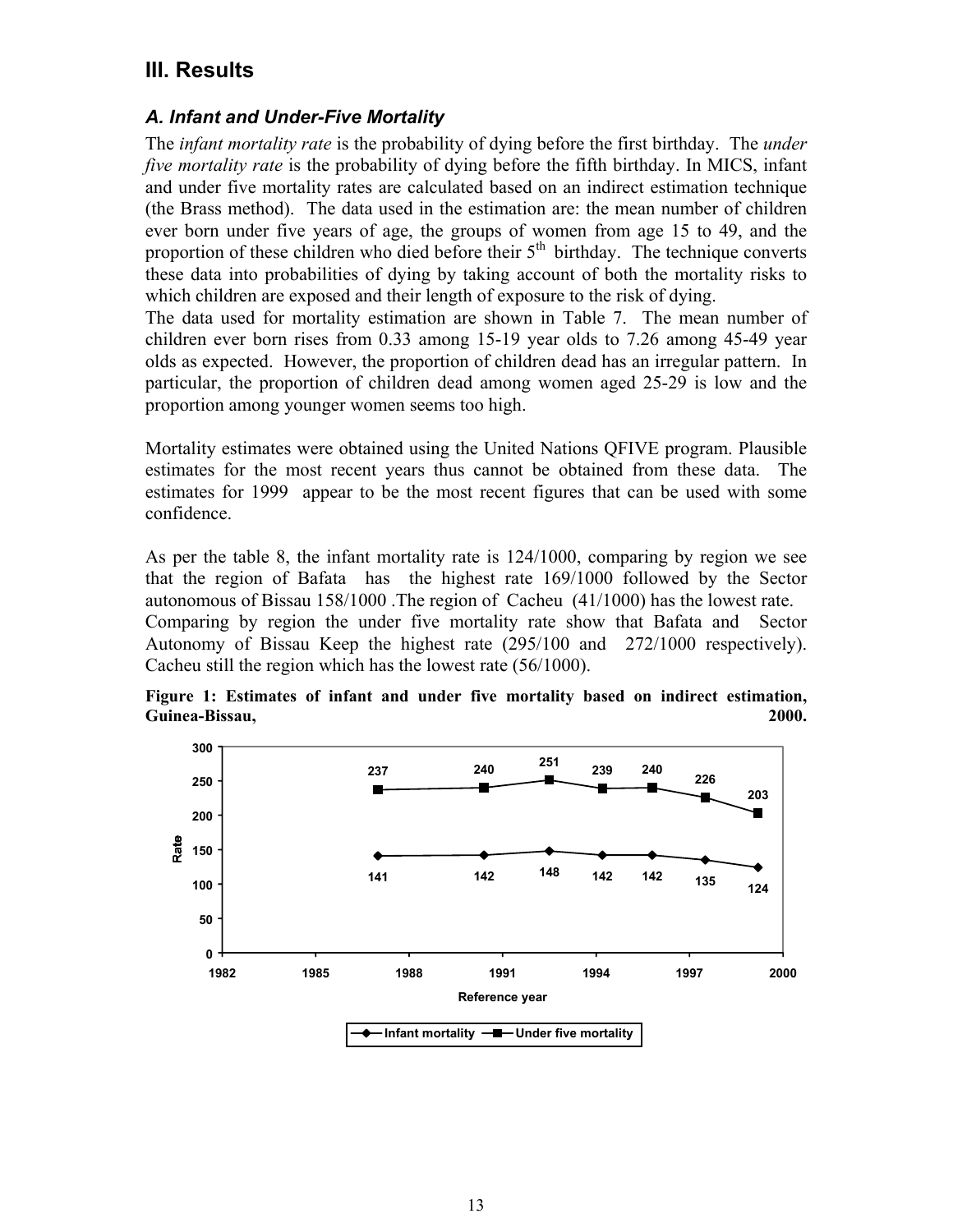# *B. Maternal Mortality*

Data show a significant reduction from previous estimates. A study conducted by the Project Bandim for the period 1990-1996 following-up deaths of women in fertile age in a cohort of 10.000 women living in 100 clusters, show a rate of 700 per 100.000. There is no reason to believe that the situation has improved dramatically over the past four years to explained this sharps decline.

The Guinea Bissau Survey selected women for interview from 12-49 year old instead of 15-49 as in other countries . Also for the sisters , we ask the number of sisters 12 years and over. Consequently it has the implication in the process of calculation of maternal mortality. It can be presumed that the maternal mortality rate is a little lower than it must be in case sisters 15 years and over are selected.

# *C. Education*

Universal access to basic education and the achievement of primary education by the world's children is one of the most important goals of the World Summit for Children.

# **Early childhood education**

6.5 percent of children aged 36-59 months are attending an organized early childhood education programme, such as kindergarten or community childcare with organized learning activities (Table 9 Standard). Approximately equal percentages of girls and boys are attending these programmes. There are large variations according to region ranging from 0.6 percent of children in the Quinara to 18.3 percent in the Bissau city. In addition, children in urban areas (16.0 percent ) are more likely to attend early learning activities than children in rural areas. Relatively few children attend at age three (36-47 months) while the majority of children attend at age four (48-59 months).

Finally, the education of the mother is strongly related to the likelihood that a child will attend an early childhood education programme. The percentage of children attending increases from 15.9 percent to 30.9 percent as the mother's education increases from none to secondary or higher education.

# **Basic education**

Overall, 41.1 percent of children of primary school age in Guinea-Bissau are attending primary school (Table 11 Standard). In urban areas, 69.8 percent of children attend school while in rural areas 24.1 percent attend. School attendance in Gabu (19.1 percent) is significantly lower than in SAB at 80.1 percent. At the national level, there are some differences between male 44.4 and female 37.4 primary school attendance. A recent presentation of data on the school system (07/12/2000) prepared by a World Bank Consultant shows more updated information for 1999-2000 both in terms of access and retention. The percentages for the fifth grade are 42 and 43 respectively.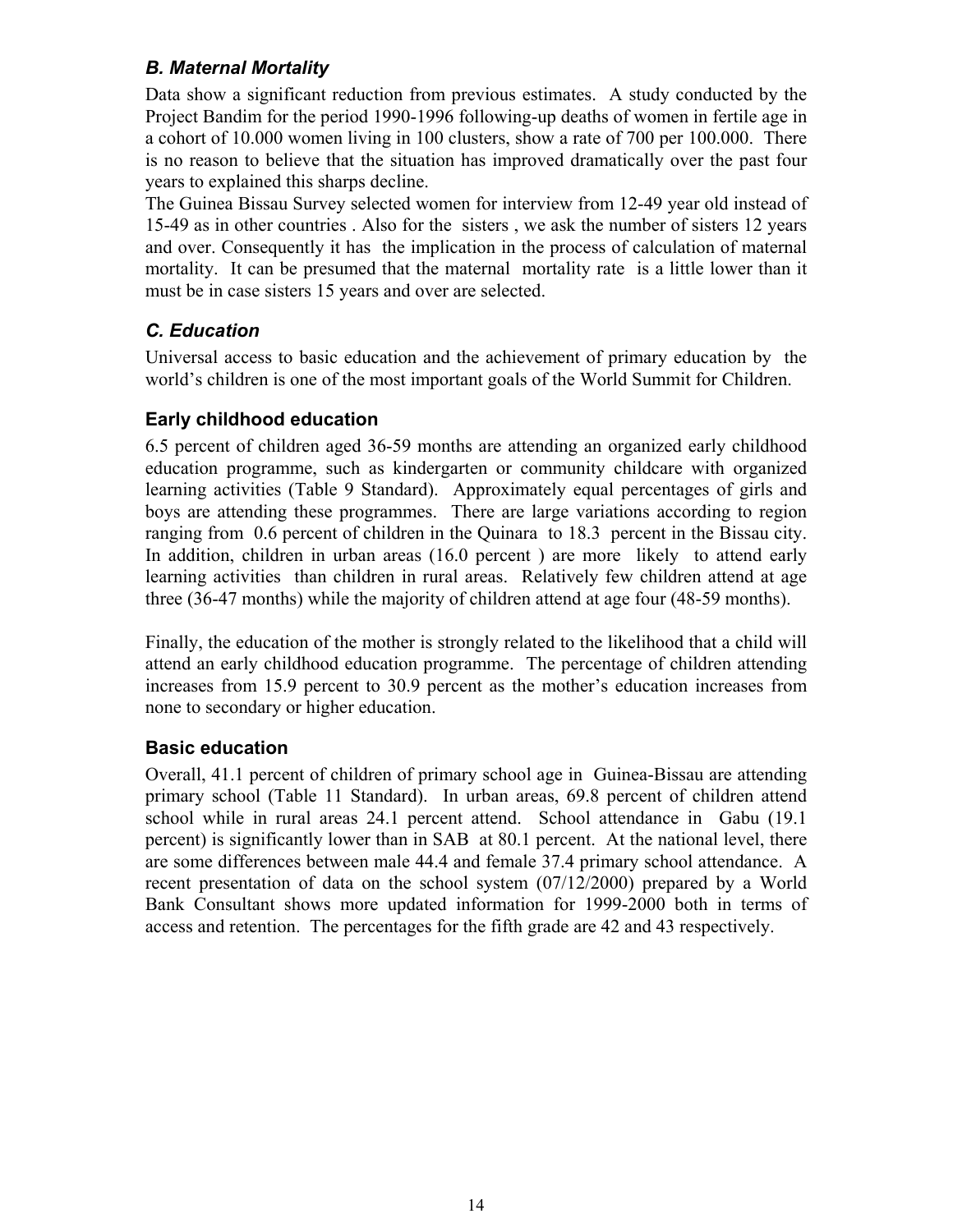**Figure 2: Percentage of children of primary school age attending primary school, Guinea-Bissau, 2000**



43.2 percent of children who enter the first grade of primary school eventually reach grade five (Table 10A Standard). There is no large regional and urban-rural disparities in the achievement of grade five. Approximately 45.2 percent of urban children who enter grade one reach grade five compared to 36.4 percent of children in rural areas. In Tombali, only 10.6 percent of those who enter grade one reach grade five while in Oio 62.5 percent reach grade five. The main difference between Tombali and other regions is that only 50.0 percent of those entering grade one reach grade two. In subsequent grades, the percentage of children continuing schooling remains lower in Tombali than in other areas although the differences are not as great.

51.2 percent of children who enter the first grade of primary school eventually reach grade four ( Table 10 standard). There is no difference between urban (51.2 percent) and rural (51.4 percent). In Tombali only 16.4 percent of children who enter in first grade reach grade four. The Bolamla region has the highest percentage with 73 percent.

#### **Literacy**

36.6 percent of the population over age 15 years in Guinea-Bissau is literate (Table 12 Standard). The *literate* population includes those who are reported to read 'easily or with difficulty'. Overall, females (23.8 percent) are less likely than males (52.6 percent) to be literate. The percentage literate is lower in Bafata (11.8 percent) and Gabu (13.8 percent) than in the Bissau city (74.1 percent). The percentage literate is 21 percent among those aged 15-34 and 11.4 percent among the population aged 65 and older.

# *D. Water and Sanitation*

# **Use of drinking water**

Safe drinking water is a basic necessity for good health. Unsafe drinking water can be a significant carrier of diseases such as trachoma, cholera, typhoid, and schistosomiasis. Drinking water can also be tainted with chemical, physical and radiological contaminants with harmful effects on human health. In addition to its association with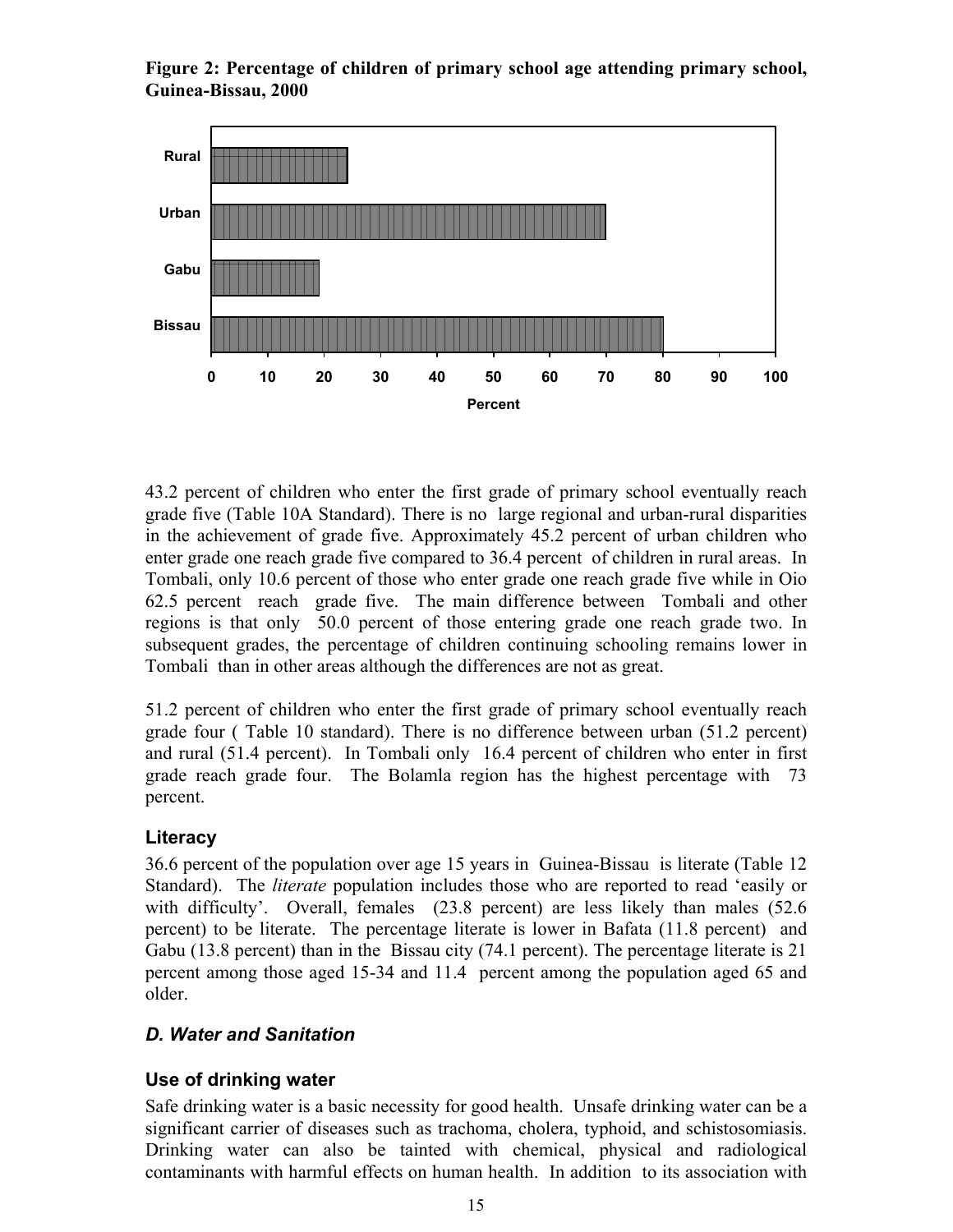disease, access to drinking water may be particularly important for women and children, particularly in rural areas, who bear the primary responsibility for carrying water, often for long distances.

66.5 percent of the population uses safe drinking water from protected and non protected well. Only 11 percent use the water from piped water or public tap. In Guinea-Bissau rainwater is not used as safe drinking water, but river water is used by 2.9 percent of the population as drinking water

As show in (Table 13 Standard), the Autonomous Sector of Bissau (SAB) is the region in which 44.6 percent are using piped water and all other regions use the water from protected or not protected well.

The population using *safe drinking water* sources are those who use any of the following types of supply: piped water, public tap, borehole/tubewell, protected well, protected spring. Overall, 59.9 percent of the population has access to safe drinking water – 79.2 percent in urban areas and 49 percent in rural areas. The situation in the Oio is considerably worse than in other regions; only 39.4 percent of the population in this region gets its drinking water from a safe source.

The concept of safe water as established in the MICS questionnaire can be questionable given the frequent scarcity of water in urban centres and the lack of quality controls.

# **Use of sanitation**

Inadequate disposal of human excreta and personal hygiene is associated with a range of diseases including diarrheal diseases and polio. *Sanitary means of excreta disposal* include: flush toilets connected to sewage systems or septic tanks, other flush toilets, improved pit latrines, and traditional pit latrines. 62.8 percent of the population of Guinea-Bissau is living in households with sanitary means of excreta disposal (Table14). This percentage is 95.2 in urban areas and 44.4 percent in rural areas. Residents of Biombo are much less likely than others to use sanitary means of excreta disposal. Most of this population 54 percent use traditional latrines and 36.2 use field, bush, or has no facilities.

# *E. Child Malnutrition*

#### **Nutritional status**

Children's nutritional status is a reflection of their overall health. When children have access to an adequate food intake, they are not exposed to repeated illness, and are well cared for, they reach their growth potential.

In a well-nourished population, there is a standard distribution of height and weight for children under age five. Undernourishment in a population can be gauged by comparing children to this standard distribution. The standard or reference population used here is the NCHS standard, which is recommended for use by UNICEF and the World Health Organization. Each of the three nutritional status indicators are expressed in standard deviation units (z-scores) from the median of this reference population.

Weight for age is a measure of both acute and chronic malnutrition. Children whose weight for age is more than two standard deviations below the median of the reference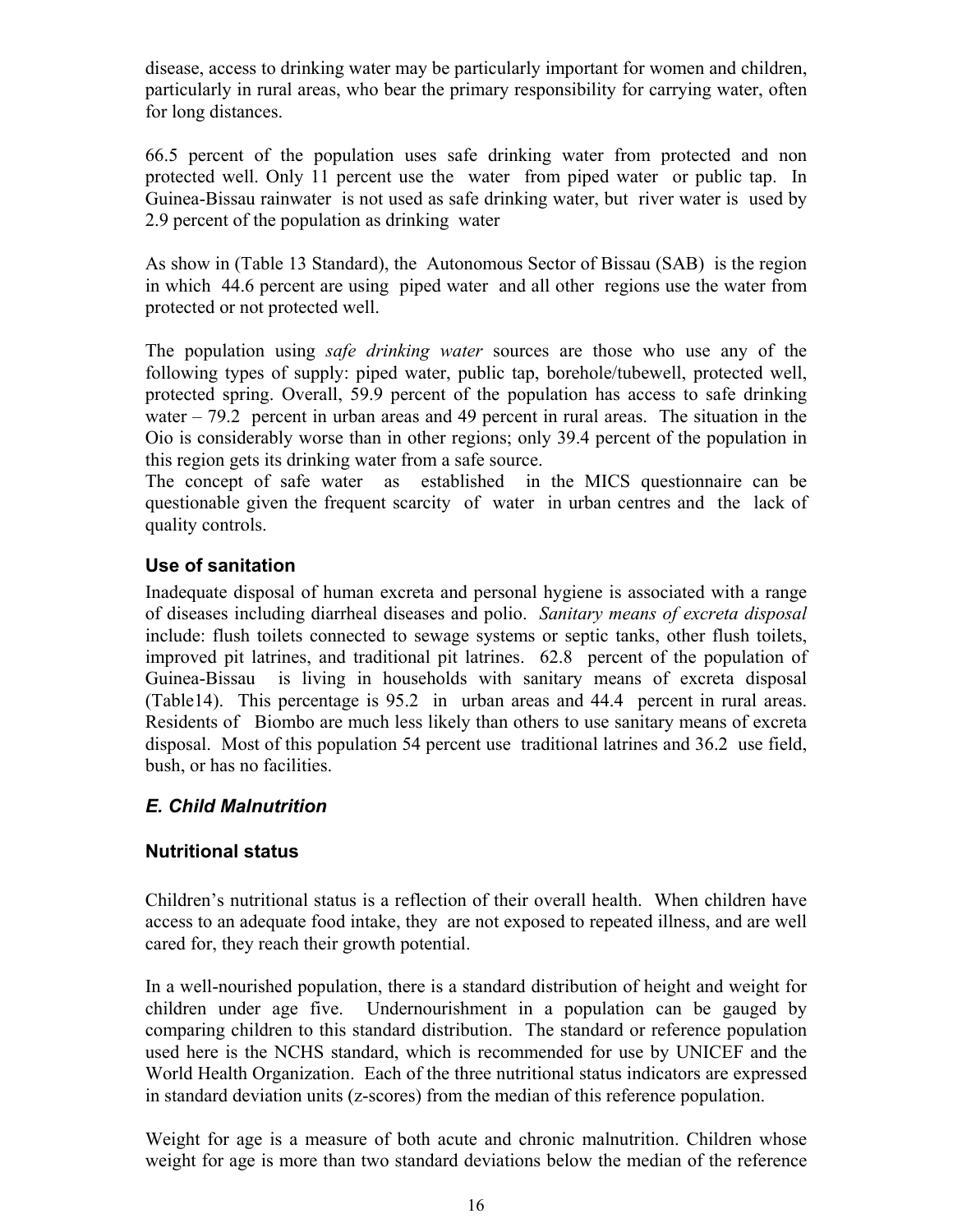population are considered *moderately or severely underweight* while those whose weight for age is more than three standard deviations below the median are classified as *severely underweight.*

Height for age is a measure of linear growth. Children whose height for age is more than two standard deviations below the median of the reference population are considered short for their age and are classified as *moderately or severely stunted.* Those whose height for age is more than three standard deviations below the median are classified as *severely stunted.* Stunting is a reflection of chronic malnutrition as a result of failure to receive adequate nutrition over a long period and recurrent or chronic illness.

Finally, children whose weight for height is more than two standard deviations below the median of the reference population are classified as *moderately or severely wasted* while those who fall more than three standard deviations below the median are *severely wasted*. Wasting is usually the result of a recent nutritional deficiency. The indicator may exhibit significant seasonal shifts associated with changes in the availability of food or disease prevalence.

In (Table 15 Standard) children who were not weighed or measured (approximately 2.8 percent of children) and those whose measurements are outside a plausible range are excluded. In addition, a small number of children whose birth dates were not known were excluded.

Almost one in four children (25.0%) under age five in Guinea-Bissau are underweight and 6.5 percent are classified as severely underweight (Table 15A Standard). 30.4 percent of children are stunted or too short for their age and 10.3 percent are wasted or too thin for their height.

Children in the region of Oio (33.1 percent) are more likely to be underweight and stunted than other children. In contrast, the percentage wasted is lower in SAB. Those whose mothers have secondary or higher education are the least likely to be underweight and stunted (8.4 percent) compared to children of mothers with less education (27.3 percent). Boys (24.8 percent) appear to be slightly more likely to be underweight, stunted, and wasted than girls 25.2 percent). The age pattern shows that a higher percentage of children aged 12-23 months are undernourished according to all three indices in comparison to children who are younger and older. This pattern is expected and is related to the age at which many children cease to be breastfed and are exposed to contamination in water, food, and environment.

# **Breastfeeding**

Breastfeeding for the first few years of life protects children from infection, provides an ideal source of nutrients, and is economical and safe. However, many mothers stop breastfeeding too soon, and there are often pressures to switch to infant formula, which can contribute to growth faltering and micronutrient malnutrition and is unsafe if clean water is not readily available. The World Summit for Children goal states that children should be exclusively breastfed for four to six months, that breastfeeding should be complemented with appropriate foods from the age of around six months, and that children continue to be breastfed for two or more years.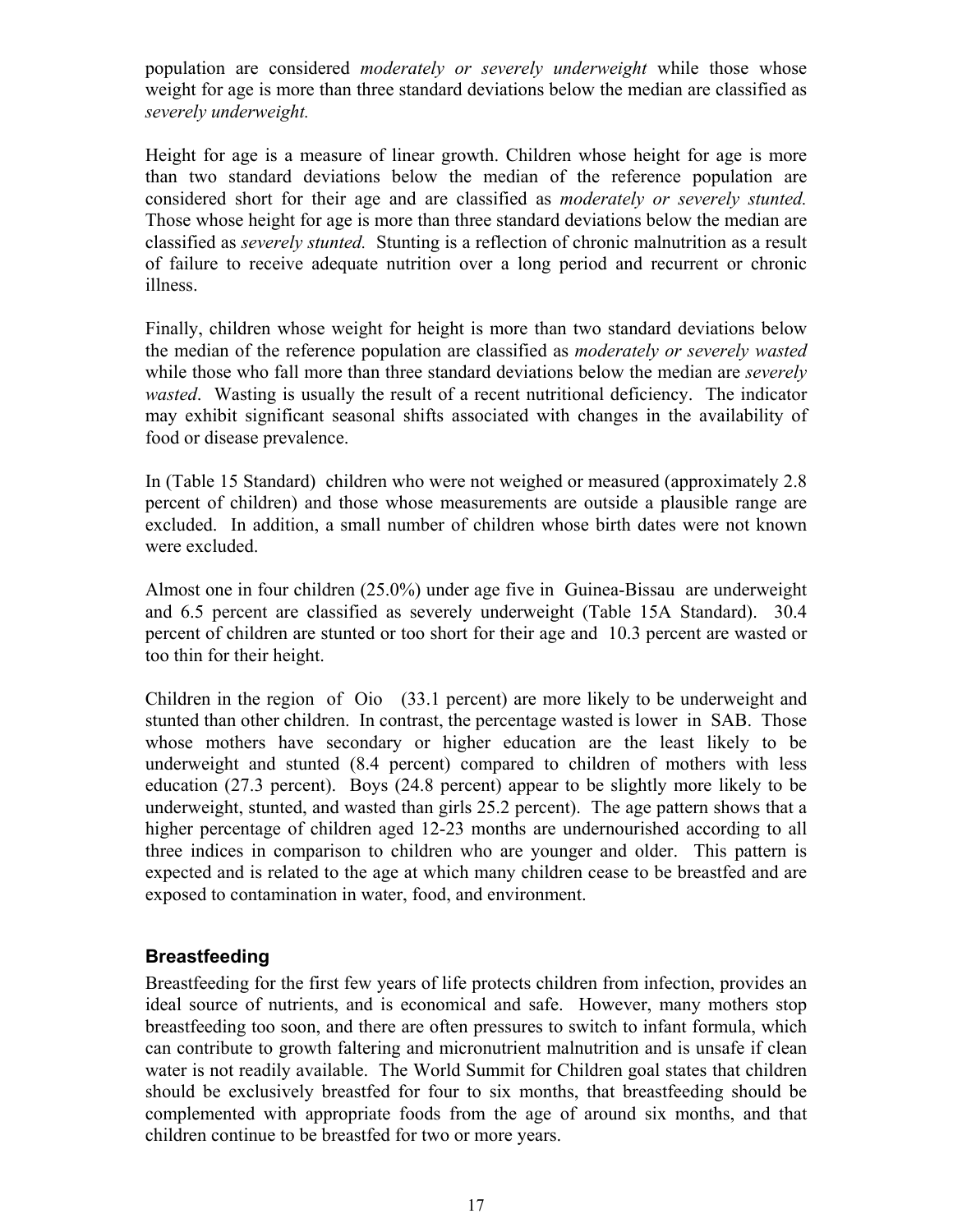In (Table 16 Standard), breastfeeding status is based on women's reports of children's consumption in the 24 hours prior to the interview. *Exclusive breastfeeding* refers to children who receive only breast milk and vitamins, mineral supplements, or medicine. *Complementary feeding* refers to children who receive breast milk and solid or semisolid food. The last two columns of the table include children who are continuing to be breastfed at one and at two years of age. Percentages according to region and mother's education are not shown due to small sample sizes. For the same reason, the sex and urban-rural residence breakdowns should be interpreted with caution.

Approximately 41.5 percent of children under four months are exclusively breastfed, a level considerably recommended. At age 6-9 months, 35.6 percent of children are receiving breast milk and solid or semi-solid foods. By age 12-15 months, 95 percent of children are still being breastfed and by age 20-23 months, 67 percent are still breastfed.

Figure 3 shows the detailed pattern of breastfeeding status by the child's age in months. Even at the earliest ages, the majority of children are receiving liquids or foods other than breast milk. The percentage of children exclusively breastfed diminishes rapidly to close to zero after three months. By the end of one year, fewer than half of children are still breastfed.





#### **Salt iodization**

Deficiency of iodine in the diet is the world's single greatest cause of preventable mental retardation and can lower the average intelligence quotient (IQ) of a population by as much as thirteen points. Salt iodization is an effective, low-cost way of preventing iodine deficiency disorders (IDD). *Adequately iodized salt* contains 15 ppm (parts per million) of iodine or more. In MICS, interviewers tested household salt for iodine levels by means of a testing kit.

Approximately 99 percent of households had salt which was tested during the MICS (Table 17 Standard). Among households in which salt was tested, 1.7 percent had adequately iodized salt. The percentage of households with adequately iodized salt ranges from 0.01 percent in Biombo and Cacheu to 4.5 percent in the Bolama region.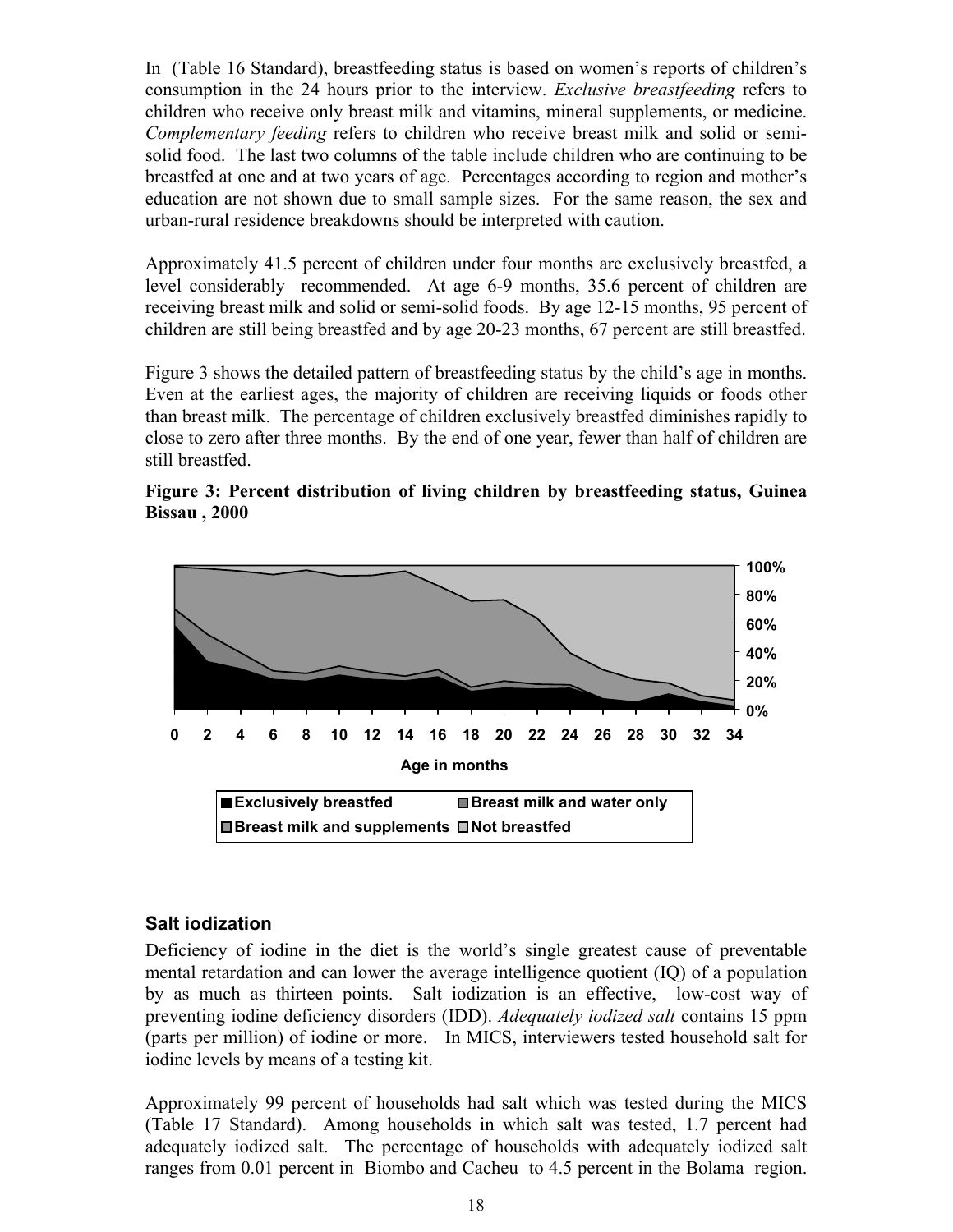1.0 percent of urban households had adequately iodized salt compared to 2.0 percent of rural households. The percentage of the salt ioded is very low, due the absence of policy for iodization of salt. A Project on salt iodation has been initiated this year.

## **Vitamin A supplementation**

Vitamin A deficiency (VAD) impairs children's immune systems, increasing their chances of dying of common childhood diseases and undermines the health of pregnant and lactating women. It can also cause eye damage and blindness in children. Yet it can be easily prevented by vitamin A supplementation or food fortification. UNICEF and WHO recommend that all countries with an under five mortality rate exceeding 70 per 1000 live births, or where vitamin A deficiency is a public health problem, should put in place a programme for control of vitamin A deficiency. Based on UNICEF/WHO guidelines, the Guinea-Bissau Ministry of Health recommends that children aged 6-12 months be given one dose Vitamin A capsule of 100,000 IU every six months, and children older than one year be given one high dose of 200,000 IU every six months.

Within the six months prior to the MICS, 28.4 percent of children aged 6-59 months received the high dose of Vitamin A supplement (Table 18 Standard). Approximately 9.3 percent did not receive the supplement in the last 6 months but did receive one prior to that time. Almost one percent of children received a Vitamin A supplement at some time in the past but their mother/caretaker was unable to specify when. Vitamin A supplementation coverage is lower in the Tombali region than in other regions. These data are not consistent with Vitamin A supplementation in combination with NIDs which show a much higher coverage (over 80%). This could be explained by the lack of understanding of mothers when children receive both the vaccine and the vitamin A supplement.

The age pattern of Vitamin A supplementation shows that supplementation in the last six months rises from 27 percent among children aged 6-11 months to 30 percent among children aged 12-23 months and then declines steadily with age to 26.4 percent among the oldest children.

The mother's level of education is also related to the likelihood of Vitamin A supplementation. The percentage receiving a supplement in the last six months increases from 24 percent among children whose mothers have no education to 45.5 percent of those whose mothers have primary education and 53.6 percent among children of mothers with secondary or higher education.

#### **Low birth weight**

Infants who weigh less than 2500 grams (2.5 kg.) at birth are categorized as low birth weight babies. Since many infants are not weighed at birth and those who are weighed may be a biased sample of all births, reported birth weight cannot be used to estimate the prevalence of low birthweight among all children. Therefore, the percentage of births weighing below 2500 grams is estimated from two items in the questionnaire: the mother's assessment of the child's **size** at birth (i.e., very small, smaller than average, average, larger than average, very large) and the mother's recall of the child's **weight** or the weight as recorded on a health card if the child was weighed at birth. Seventy nine percent of births in the Guinea-Bissau MICS were weighed at birth.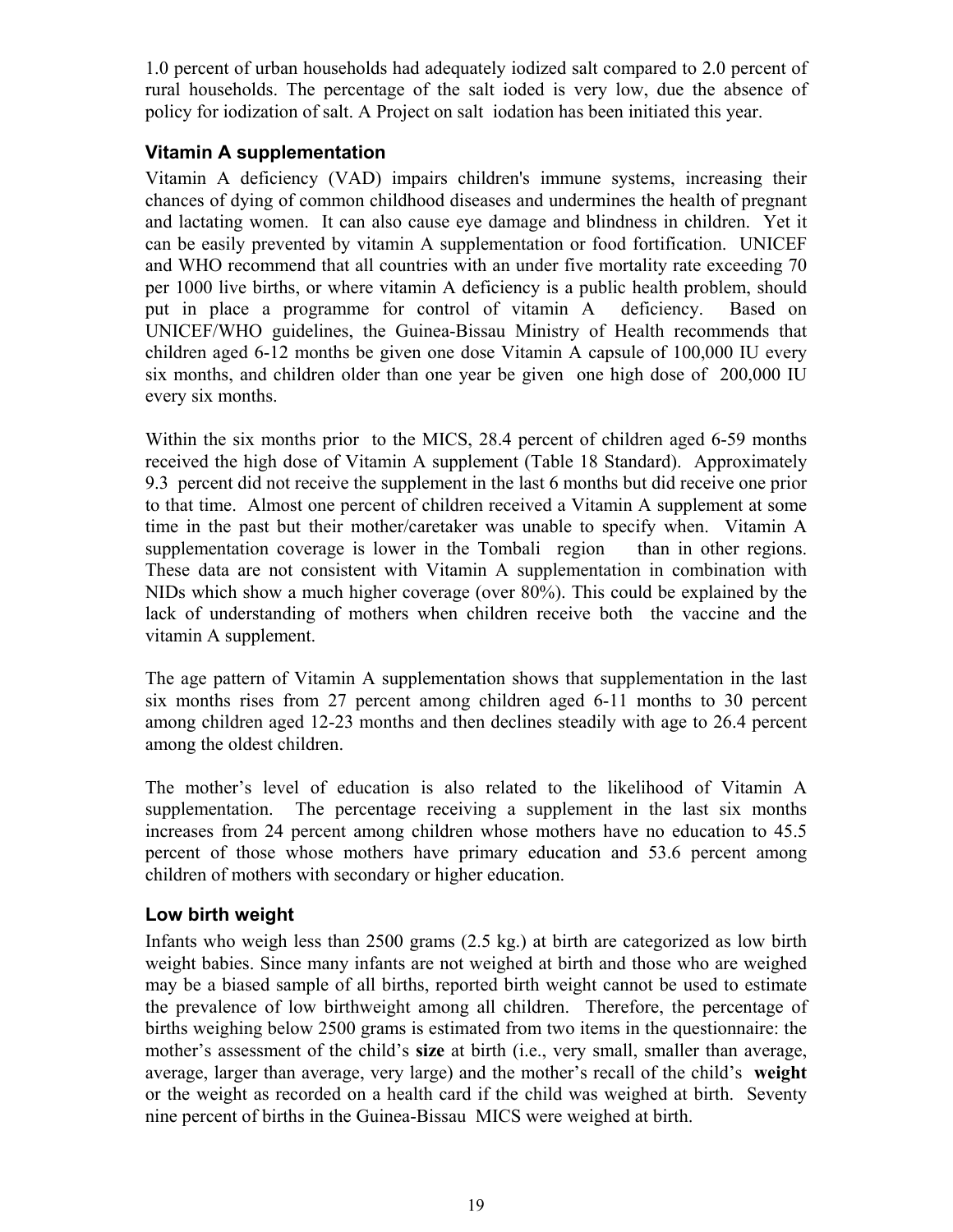First, the two items are cross-tabulated for those children who were weighed at birth to obtain the proportion of births in each category of **size** who weighed less than 2500 grams. This proportion is then multiplied by the total number of children falling in the size category to obtain the estimated number of children in each size category who were of low birth weight. The numbers for each size category are summed to obtain the total number of low birth weight children. This number is divided by the total number of live births to obtain the percentage with low birth weight.

In Guinea-Bissau, approximately 5.1 percent of infants are estimated to weigh less than 2500 grams at birth (Table 20a Standard). This percentage is less than the average for the Latin America and Caribbean region (9 percent according to UNICEF 2000). The prevalence of low birth weight births varies across regions as per 6.2 percent in urban and 4.6 percent rural areas and by mother's non education 4.8 percent and 6.3 percent for secondary education.

### *F. Child Health*

#### **Immunization coverage**

According to UNICEF and WHO guidelines, a child should receive a BCG vaccination to protect against tuberculosis, three doses of DPT to protect against diptheria, pertussis, and tetanus, three doses of polio vaccine, and a measles vaccination by the age of 12 months. In MICS, mothers were asked to provide vaccination cards for children under the age of five. Interviewers copied vaccination information from the cards into the MICS questionnaire. Mothers were also probed to report any vaccinations the child received that did not appear on the card. Overall, 62.6 percent of children had health cards. If the child did not have a card, the mother was read a short description of each vaccine and asked to recall whether or not the child had received it and, for DPT and Polio, how many times.

Table 21 Standard shows the percentage of children aged 12 to 23 months who received each of the vaccinations. The denominator for the table is comprised of children aged 12-23 months so that only children who are old enough to be fully vaccinated are counted. In the top panel, the numerator includes all children who were vaccinated at any time before the survey according to the vaccination card or the mother's report. In the bottom panel, only those who were vaccinated before their first birthday are included. For children without vaccination cards, the proportion of vaccinations given before the first birthday is assumed to be the same as for children with vaccination cards.

Approximately 69.6 percent of children aged 12-23 months received a BCG vaccination by the age of 12 months and the first dose of DPT was given to 60.6 percent. The percentage declines for subsequent doses of DPT to 43.3 percent for the second dose, and 27.1 percent for the third dose (Figure 4). Similarly, 66.6 percent of children received Polio 1 by age 12 months and this declines to 30.3 percent by the third dose. The coverage for measles vaccine by 12 months is 47.7 percent. As a result, the percentage of children who had all eight recommended vaccinations by their first birthday is low at only 11.4 percent. About 20 percent of mothers/caretakers were able to show the vaccination card.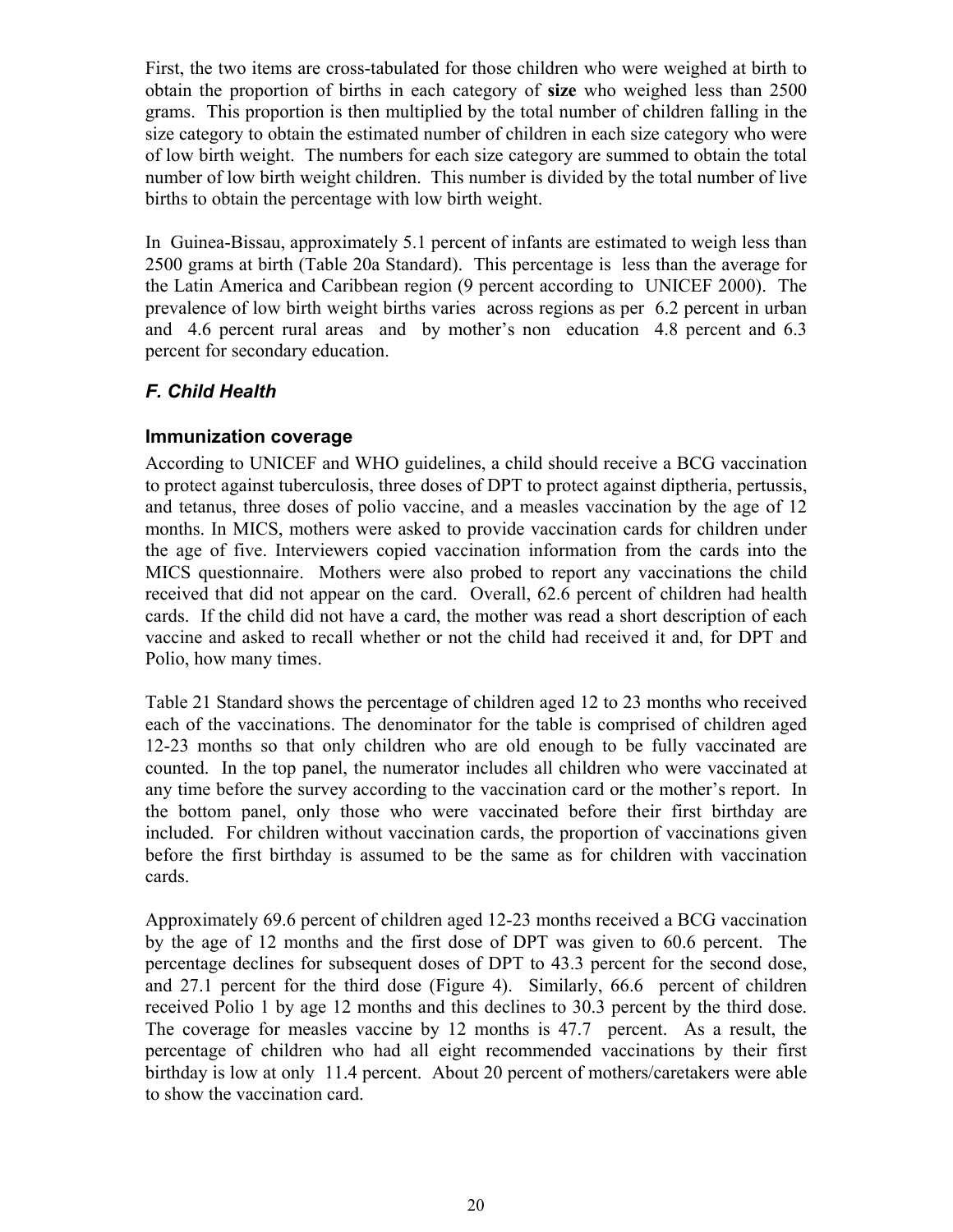



In Table 22 Standard, the percentage of children age 12-23 months currently vaccinated against childhood diseases is shown according to background characteristics. Unlike the previous table, the estimates in this table refer to children who received the vaccinations by the time of the survey, even if they did not occur prior to the age of 12 months.

Male and female children are vaccinated at roughly the same rate. Urban children are more likely to be vaccinated than rural children. Regional breakdowns are based on small numbers of cases and should be viewed with caution, but it appears that the SAB region has the highest coverage rates for most vaccinations and the highest percentage of children who have received all of the recommended vaccinations. The region of Bolama has the highest percentage of children with health cards at 94.4 percent. Vaccination coverage is higher among children whose mothers have some kind of education level . The education differences are greater for the third doses of DPT and Polio, suggesting that drop out rates are higher among children with less educated mothers.

#### **Diarrhea**

Dehydration caused by diarrhea is a major cause of mortality among children in Guinea-Bissau. Home management of diarrhea – either through oral rehydration salts (ORS) or a recommended home fluid (RHF) - can prevent many of these deaths. Preventing dehydration and malnutrition by increasing fluid intake and continuing to feed the child are also important strategies for managing diarrhea.

In the MICS questionnaire, mothers (or caretakers) were asked to report whether their child had had diarrhea in the two weeks prior to the survey. If so, the mother was asked a series of questions about what the child had to drink and eat during the episode and whether this was more or less than the child usually ate and drank. Overall, 31.5 percent of under five children had diarrhea in the two weeks preceding the survey (Table 23 Standard). Diarrhea prevalence was significantly higher in Oio at 45.5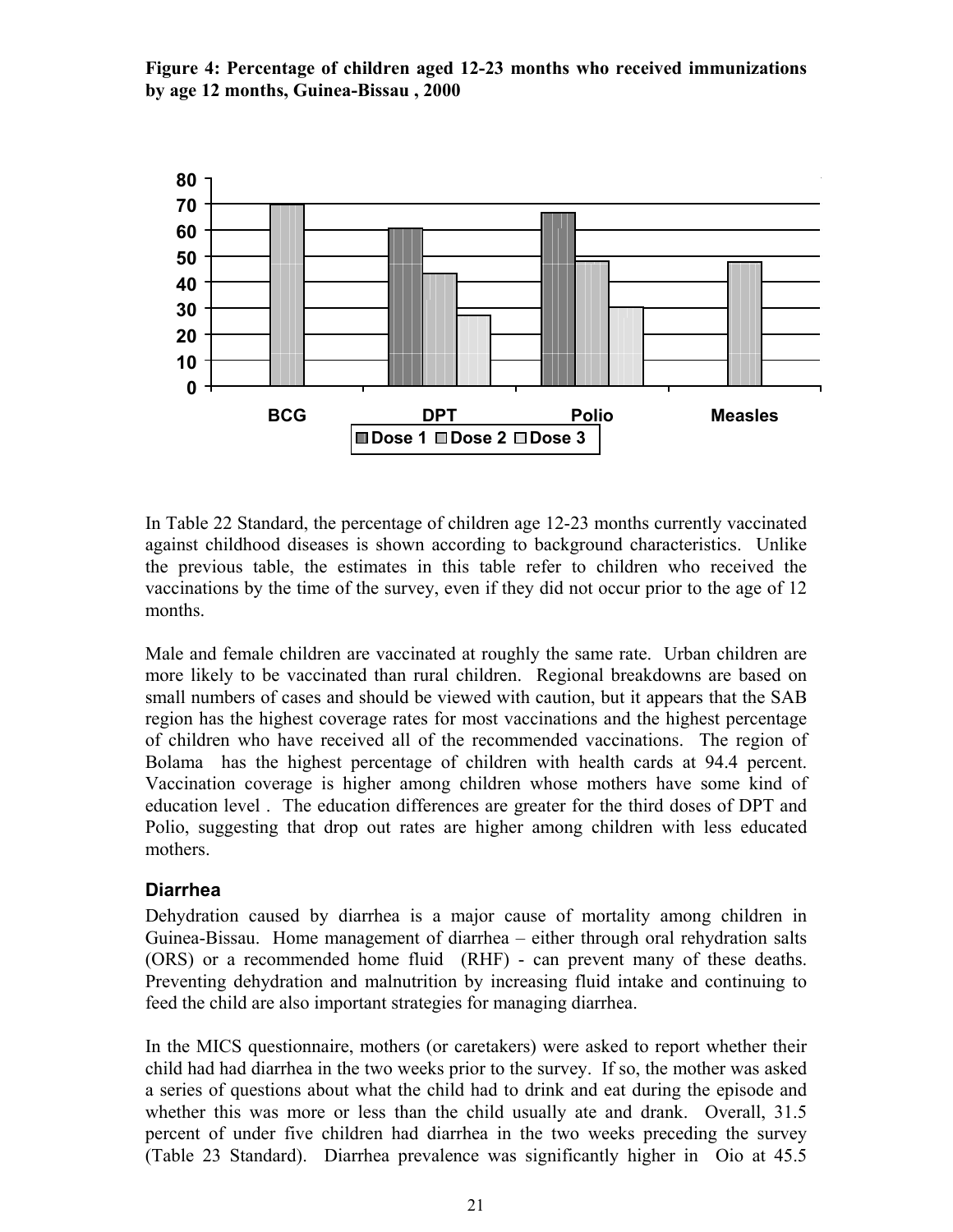percent than in other regions. The peak of diarrhea prevalence occurs in the weaning period, among children age 6-23 months.

Table 23 Standard also shows the percentage of children receiving various types of recommended liquids during the episode of diarrhea. Since mothers were able to name more than one type of liquid, the percentages do not necessarily add to 100. 47.6 percent of children received breast milk while they had diarrhea. Children under age 12 months are especially likely to have received breast milk. 17.3 percent of children received gruel and 39 percent received ORS. The percentage does not vary too much according to the mother education. Approximately 85.3 percent of children with diarrhea received one or more of the recommended home treatments (i.e., were treated with ORS or RHF).

Slightly 17.3 percent of under five children with diarrhea drank more than usual while 26.8 percent drank the same or less (Table 24 Standard). About 35.2 percent ate somewhat less, the same, or more than usual while 59.5 percent ate much less than usual or none. Overall, only 13.1 percent of children with diarrhea received increased fluids and continued eating as recommended.

#### **Acute respiratory infection**

Acute lower respiratory infections, particularly pneumonia, are one of the leading causes of child deaths in Guinea-Bissau . In the MICS questionnaire, children with acute respiratory infection are defined as those who had an illness with a cough accompanied by rapid or difficult breathing and whose symptoms were due to a problem in the chest, or both a problem in the chest and a blocked nose, or whose mother did not know the source of the problem. Only 10.1 percent of under five children had an acute respiratory infection in the two weeks prior to the survey according to these criteria (Table 25 Standard). Of these, 38.2 percent were taken to a doctor for treatment, and 29.3 percent were taken to a nurse or health assistant. 64 percent of children with ARI were taken to an appropriate health provider (i.e., doctor, specialist, nurse/health assistant, hospital).

#### **IMCI initiative**

The Integrated Management of Childhood Illnesses (IMCI) is a programme developed by UNICEF and WHO that combines strategies for control and treatment of five major killers of children – acute lower respiratory tract infections, diarrheal dehydration, measles, malaria, and malnutrition. The programme focuses on the improvement of case management skills by health workers, improvement of the health system, and improvement of family and community practices in the prevention and early management of childhood illnesses. Appropriate home management of illness is one component of IMCI. The approach teaches mothers that appropriate home management of diarrhea or any other illness requires giving more fluids and continuing to feed sick children as they are normally fed.

Table 26 Standard presents information on the drinking and eating behavior of sick children. 47 percent of children were reported to have had diarrhea or some other illness in the two weeks preceding the survey. Of these, 21.1 percent drank more liquids during the illness and 37 percent continued eating (i.e., ate somewhat less, the same, or more). Only 16.7 percent of ill children received increased fluids and continuous feeding as recommended under the IMCI programme.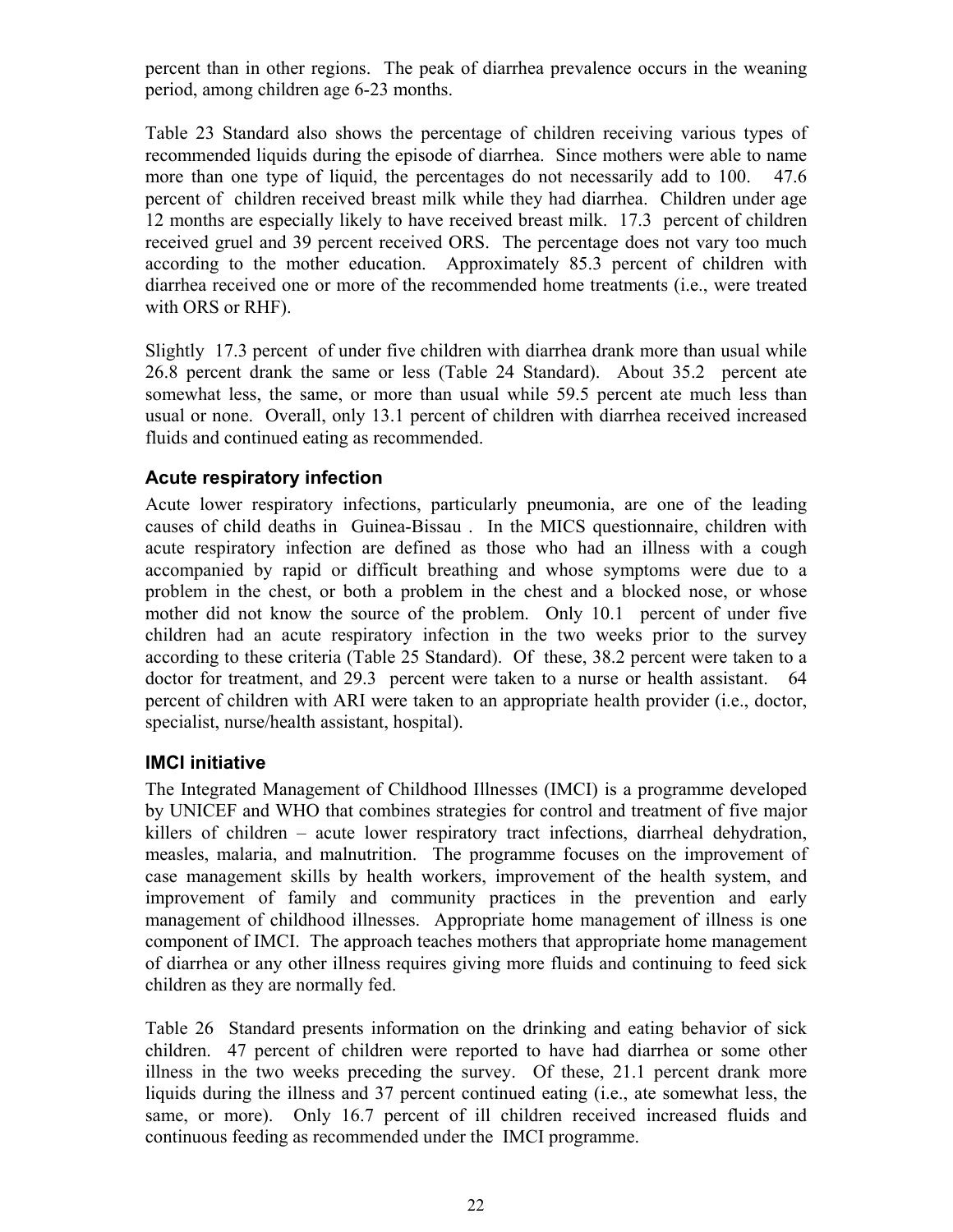Promoting knowledge among caretakers about when it is appropriate to seek care for ill children is another important component of the IMCI programme. In the Guinea-Bissau MICS, mothers or caretakers of children were asked to name all of the symptoms that would cause them to take a child to a health facility right away. The most common response, given by 65 percent of mothers, was that they would take their child to a health facility right away if he/she developed a fever (Table 27 Standard). 17 percent said that the child becoming sicker would cause them to take the child to a health facility and 38 percent mentioned difficulty in breathing. Between 18.9 and 47.1 percent of mothers cited inability to breastfeed, fast breathing, blood in stools, and drinking poorly as reasons for taking a child to a health facility right away.

Among the regions, Bafata with (95.7 percent) and Gabu with (87.5 percent) are more likely than other regions to know the signs for seeking care immediately. Quinara is the region in urban area (74.1 percent) know at least two signs and the rural area is (61 percent). According to the education level mothers more than 2/3 of all level know at least two signs.

It is to be noted however, that the IMCI strategy is not used in Guinea-Bissau

# **Malaria**

Malaria is a leading cause of deaths of children under age five in Guinea-Bissau. It also contributes to anemia in children and is a common cause of school absenteeism. Preventive measures, especially the use of mosquito nets treated with insecticide, can dramatically reduce malaria mortality rates among children. In areas where malaria is common, international recommendations suggest treating any fever in children as if it were malaria and immediately giving the child a full course of recommended antimalarial tablets. Children with severe malaria symptoms, such as fever or convulsions, should be taken to a health facility. Also, children recovering from malaria should be given extra liquids and food and should continue breastfeeding.

The MICS questionnaire incorporates questions on the use of bednets among children. 67 percent of under five children slept under a bednet the night prior to the survey interview (Table 28 Standard). This percentage declines steadily with age. The vast majority of infants under 6 months of age (67 percent) sleep under a bednet compared to 69.6 percent of children aged 12-23 months and 62.3 percent of children aged 48-59 months. Most of the bednets are not treated with insecticide, and, if given treated there are no programs for re-impregnation.

Questions on the prevalence and treatment of fever were asked for all children under age five. Slightly more than one in three under five children were ill with fever in the two weeks prior to the MICS (Table 29 Standard). The prevalence of fever reaches 49.4 of all children aged 6-23 months then declines to around 43.1 percent for children aged 24-47 months and 40.7 percent among children aged 48-59 months. References in education of mothers in fever prevalence are not large , ranging from 40.3 to 52.4. Regional differences in fever prevalence are not large, ranging from 31 to 51 percent across the five regions.

Mothers were asked to report all of the medicines given to a child during their illness, both any medicine given at home and medicines given or prescribed at a health facility. Approximately 66.7 percent of children were given Paracetamol and 58.3 percent were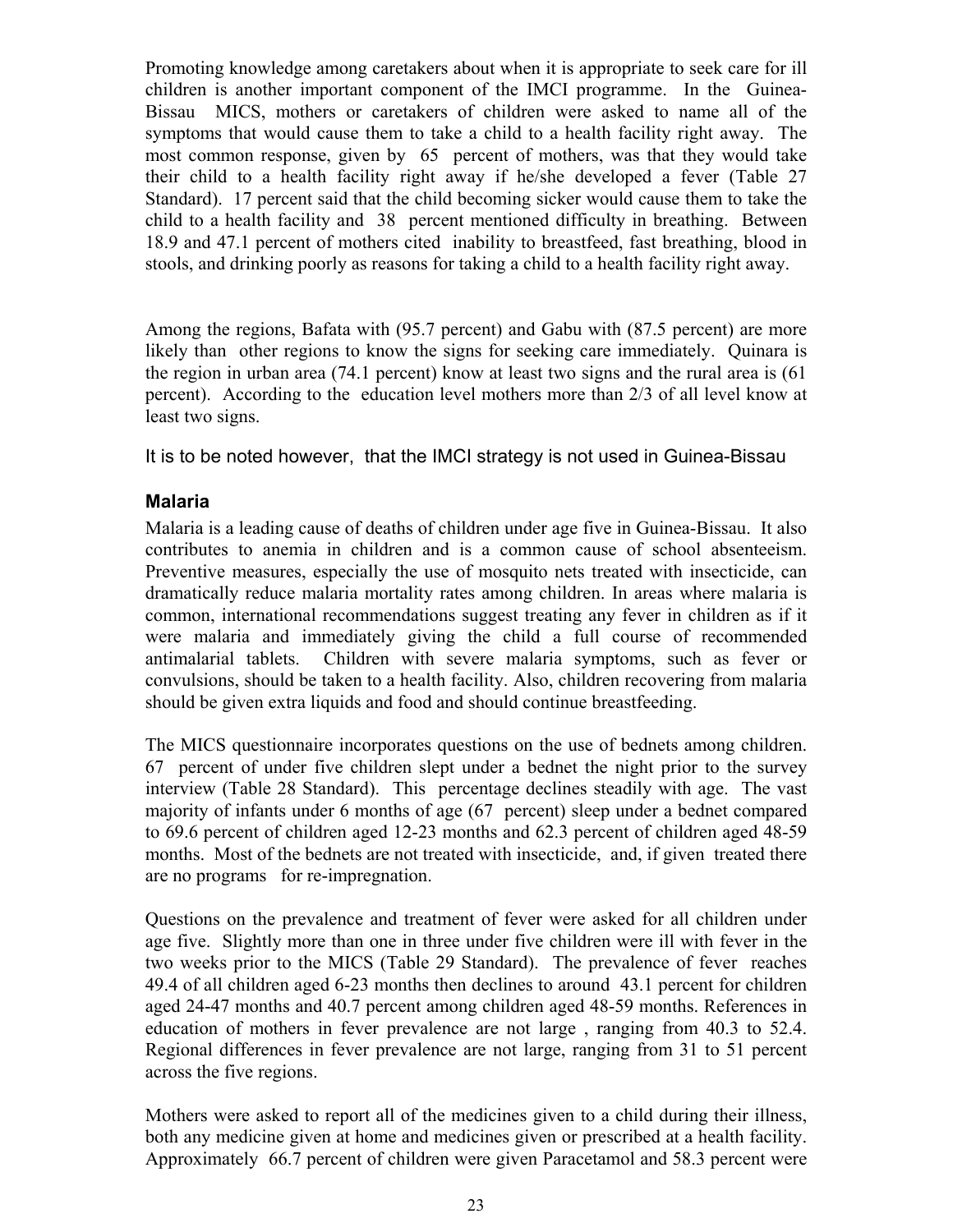given Chloroquine while 2.5 percent were given Fansidar. A relatively large percentage of children (18.8 percent) were given some other medicine.

Urban children are more likely than rural children to be treated appropriately as are the children of mothers with secondary or higher education.

# *G. HIV/AIDS*

## **AIDS knowledge**

One of the most important strategies for reducing the rate of HIV/AIDS infection is the promotion of accurate knowledge of how AIDS is transmitted and how to prevent transmission. Among women aged 15-49 in Guinea-Bissau, 52.5 percent have heard of AIDS (Table 30 Standard). This percentage is high in urban areas (78.5 percent) and somewhat lower in rural areas (35.9 percent).

Women in the MICS were read several statements about means of HIV/AIDS transmission and asked to state whether they believed the statements were true. 20.9 percent believe that having only one uninfected sex partner can prevent HIV transmission. 25.4 percent believe that using a condom every time one has sex can prevent HIV transmission and 14.3 percent agreed that abstaining from sex prevents HIV transmission. Overall, 12 percent knew all three ways and 28.1 percent were aware of at least one of the means of preventing transmission.

Accurate knowledge of the means of HIV/AIDS transmission is substantially higher among women in the SAB than among other women. Also, education is a very important factor in AIDS knowledge. The percentage who know all three means of preventing transmission is more than seven times greater among women with secondary or more education compared to women with no education. Differences across age groups are not particularly large; the percentage of women who knows all three means ranges from 26.3 percent among 20-24 year olds to 24.5 percent among 35-39 year olds.

22.6 percent of women correctly stated that AIDS can't be transmitted by supernatural means whereas 22.2 percent stated that AIDS can't be spread by mosquito bites (Table 31 Standard). 25.8 percent of women correctly believe that a healthy looking person can be infected. Women in Bafata are more likely to have misconceptions about AIDS transmission than other women. Women in the Bafata region are most likely to recognize all three misconceptions. Still, only 28.5 percent of these women correctly identified all three misconceptions.

24 percent of women in Guinea-Bissau know that AIDS can be transmitted from mother to child (Table 32 Standard). When asked specifically about the mechanisms through which mother to child transmission can take place, 22.7 percent said that transmission during pregnancy was possible, 51 percent said that transmission at delivery was possible, and only 21.7 percent agreed that AIDS can be transmitted through breast milk. Slightly less than one in three women knew all three modes of transmission. This percentage does not vary much across background categories.

The MICS survey also attempted to measure discriminatory attitudes towards people living with HIV/AIDS. To this end, respondents were asked whether they agreed with two questions. The first asked whether a teacher who has the AIDS virus but is not sick should be allowed to continue teaching in school. The second question asked whether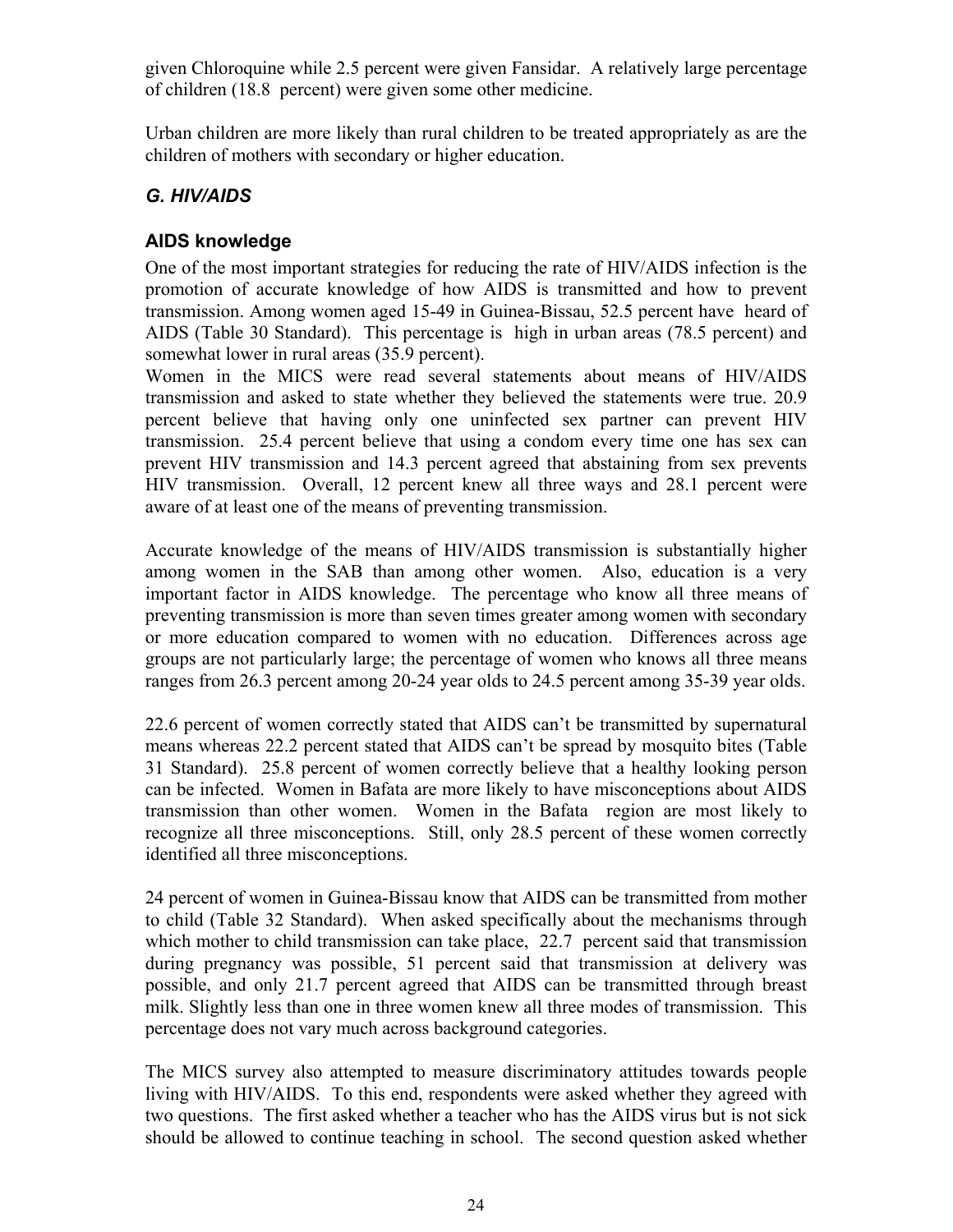the respondent would buy food from a shopkeeper or food seller who the respondent knew to be infected with AIDS. The results are presented in Table 33 Standard.

19.9 percent of the respondents believe that a teacher with HIV/AIDS should not be allowed to work. This percentage is higher in SAB region at 40 percent and lower in the Quinara at 5.2 percent. Urban women and those with secondary or higher education are more likely to express this discriminatory attitude than rural women and those with no or primary education. 14.7 percent of women would not buy food from a person infected with AIDS. Interestingly, this measure shows a different regional pattern than the first question. Women in the SAB (37.1%) and women in the Bafata region (11.4 percent) are the most likely to express a discriminatory attitude on this question. Overall, 21.5 percent of women agree with at least one of the discriminatory statements.

Table 34 Standard summarizes information from two previous tables on AIDS knowledge (Tables 30 and 31 Standard). The second column shows the percentage of women who know all three means of preventing HIV transmission – having on faithful uninfected partner, using a condom every time, and abstaining from sex. Thirty seven percent of women know all three ways. The third column of the table shows the percentage of women who correctly identified all three misconceptions about HIV transmission – that HIV can be transmitted through supernatural means, that it can be transmitted through mosquito bites, and that a healthy looking person cannot be infected. Thirty nine percent of women correctly identified these misconceptions. Finally, the fourth column of the table shows the percentage of women who have 'sufficient knowledge' of HIV/AIDS transmission. These are women who know all three ways of preventing HIV transmission and correctly identified all three misconceptions. Only 4.6 percent of women aged 15-49 fall into this category.

Knowledge of HIV/AIDS transmission varies dramatically by level of education (Figure 5). Women with secondary or higher education are almost 3 times more likely to know all three ways to prevent transmission than women with no education. They are also seven times more likely to correctly identify all three misconceptions about AIDS and 14 times more likely to have sufficient knowledge of HIV/AID transmission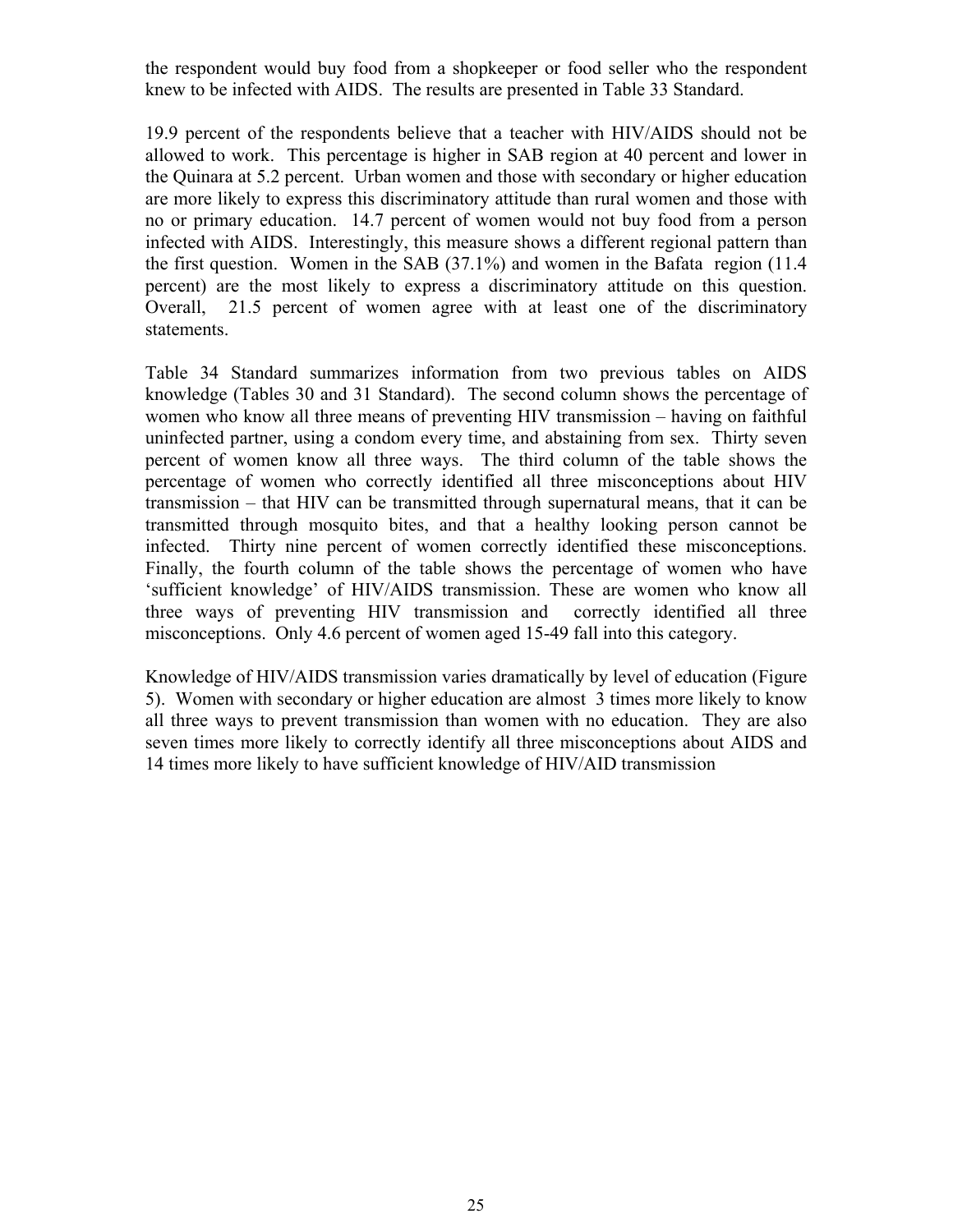**Figure 5: Percentage of women aged 15-49 who have sufficient knowledge of HIV/AIDS transmission by level of education, Guinea-Bissau, 2000**



### **AIDS testing**

Voluntary testing for AIDS, accompanied by counseling, allows those infected to seek health care and to prevent the infection of others. Testing is particularly important for pregnant women who can then take steps to prevent infecting their babies. The indicators shown in Table 35 Standard are designed to monitor whether women are aware of places to get tested for HIV/AIDS, the extent to which they have been tested, and the extent to which those tested have been told the result of the test. In some places, a relatively large proportion of people who are tested do not return to get their results due to fear of having the disease, fear that their privacy will be violated, or for other reasons.

16.9 percent of women of reproductive age in Guinea-Bissau know a place to get tested for AIDS. Women living in SAB region are most likely to know a place, followed by Bafata Gabu Oio regions, respectively. Only 9.8 percent of women with no education know of a place to get tested compared to 23.9 percent of women with primary school education and 56.5 percent of women with secondary or higher education.

About 4.3 percent of women have been tested for AIDS. Again, this percentage is higher in SAB region at 10.3 percent, lower in Biombo at 0.7 percent and between 0.8 and 3.2 percent in the other regions. The vast majority of women who have been tested were told the result, however, there is some variation across regions, age groups, and education levels. Among the regions, women in the SAB are least likely to have been told their result. Women (age 15-19) are the least likely of any age group to have been tested and least likely to know the result. Finally, women with no education are less likely than women with more education to be tested and least likely to have been told the result of the test.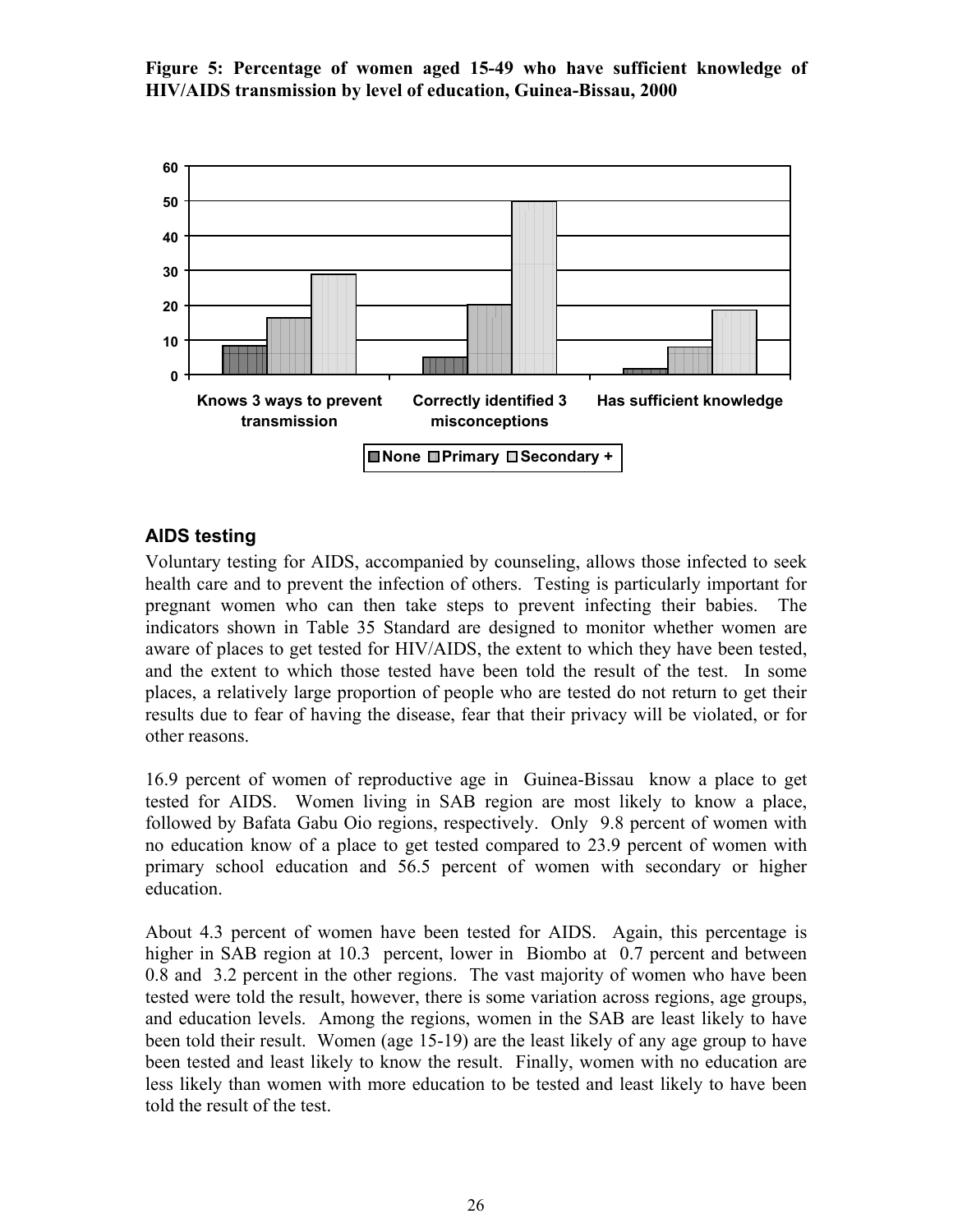# *H. Reproductive Health*

# **Contraception**

Current use of contraception was reported by 7.6 percent married or in consensual unions (Table 36 Standard). The most popular method is the abstinence which is used by 2.5 percent of married women in Guinea-Bissau. The next most popular method is IUD, which accounts for 2.3 percent of married women. Between 0.1 and 0.9 percent of women reported use of the IVD and female sterilization, and the pill. Fewer than 0.1 percent use condom, withdrawal, male sterilization, vaginal methods.

Contraceptive prevalence is the highest in the SAB region at 20.5 percent and the next highest one is the Biombo region at 14.5 percent. Quinara is the last region with  $(0.5)$ percent).

Women's education level is strongly associated with contraceptive prevalence. The percentage of women using any method of contraception rises from 1.8 percent among those with no education to 11.9 percent among women with primary education, and to 20.9 percent among women with secondary or higher education. In addition to differences in prevalence, the method mix varies by education.

# **Prenatal care**

Quality prenatal care can contribute to the prevention of maternal mortality by detecting and managing potential complications and risk factors, including pre-eclampsia, anemia, and sexually transmitted diseases. Antenatal care also provides opportunities for women to learn the danger signs of pregnancy and delivery, to be immunized against tetanus, to learn about infant care, and be treated for existing conditions, such as malaria and anemia.

Tetanus toxoid injections are given to women during pregnancy to protect infants from neonatal tetanus, a major cause of infant death that is due primarily to unsanitary conditions during childbirth. Two doses of tetanus toxoid during pregnancy offer full protection. However, if a woman was vaccinated during a previous pregnancy*,* she may only need a booster to give full protection. Five doses are thought to provide lifetime protection.

66 percent of women with recent births in Guinea-Bissau are protected against neonatal tetanus (Table 37 Standard). The vast majority of these women received two doses of tetanus toxoid within the last three years. Among the regions, women living in the SAB are the most likely to be protected (86.1 percent) while those living in Tombali are the least likely to be protected (44.9 percent). Note, however, that the regional estimates are based on small numbers of cases and should be interpreted with caution. Women with secondary education are more likely to be protected against tetanus than those with either no education or primary education.

Female respondents who had had a birth in the year prior to the Guinea-Bissau MICS were asked whether they had received antenatal care and, if so, what type of person provided it. If the woman saw more than one type of provider, it was recorded in the questionnaire. Table 38 Standard presents the percent distribution of women with a birth in the year prior to the MICS by type of personnel who delivered antenatal care. If more than one provider was mentioned by the respondent, she is categorized as having seen the most skilled person she mentioned.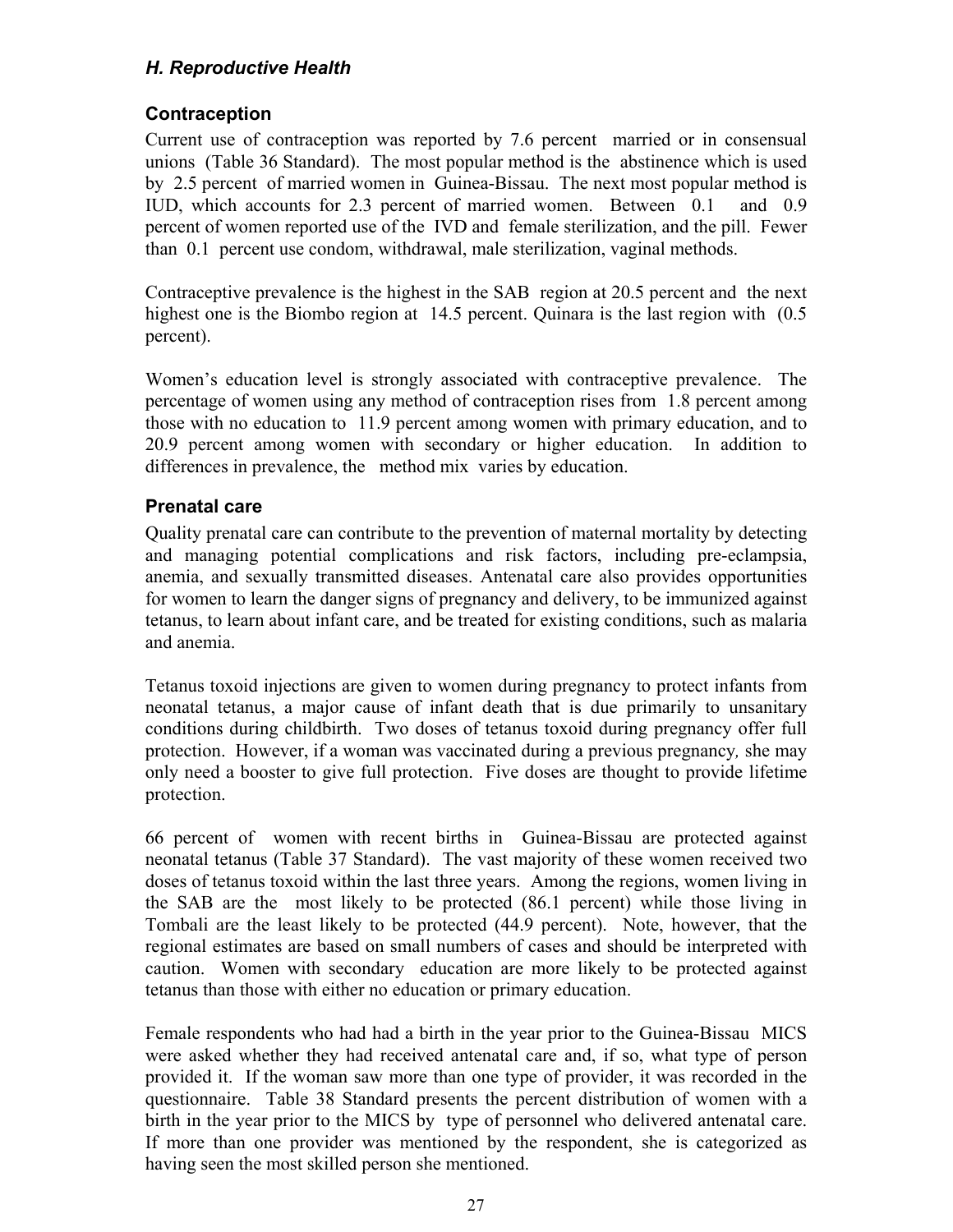Virtually all women in Guinea-Bissau received some type of prenatal care and 62.1 percent received antenatal care from skilled personnel (doctor, nurse, midwife). 14.1 percent of women with a birth in the year prior to the survey received antenatal care from a doctor, 39.4 percent from a nurse and midwife (Figure 6). Health assistants provided prenatal care for 8.5 percent of women and traditional birth attendants for 15 percent. It is be noted that in some regions as Bolama and Biombo, nurse / midwife are more likely to provide prenatal care (85.6 et 43.5 respectively but doctors are also important providers in Bafata (25.6 percent).

**Figure 6: Percent distribution of women with a birth in the last year by type of personnel delivering antenatal care, Guinea-Bissau, 2000**



#### **Assistance at birth delivery**

The provision of delivery assistance by skilled attendants can greatly improve outcomes for mothers and children by the use of technically appropriate procedures, and accurate and speedy diagnosis and treatment of complications. *Skilled assistance at delivery* is defined as assistance provided by a doctor, nurse, or midwife. About 34.7 percent of births occurring in the year prior to the MICS survey were delivered by skilled personnel (Table 39 Standard). This percentage is highest in the urban area 57.4 percent and 25.2 percent in rural area. A more educated woman is, more likely to have a delivery with the assistance of a skilled person.

More than one in three of the births in the year prior to the MICS survey were delivered with assistance by a midwife. Doctors assisted with the delivery of 7.8 percent of births and nurses assisted with 24 percent.

# *I. Child Rights*

# **Birth registration**

The International Convention on the Rights of the Child states that every child has the right to a name and a nationality and the right to protection from being deprived of his or her identity. Birth registration is a fundamental means of securing these rights for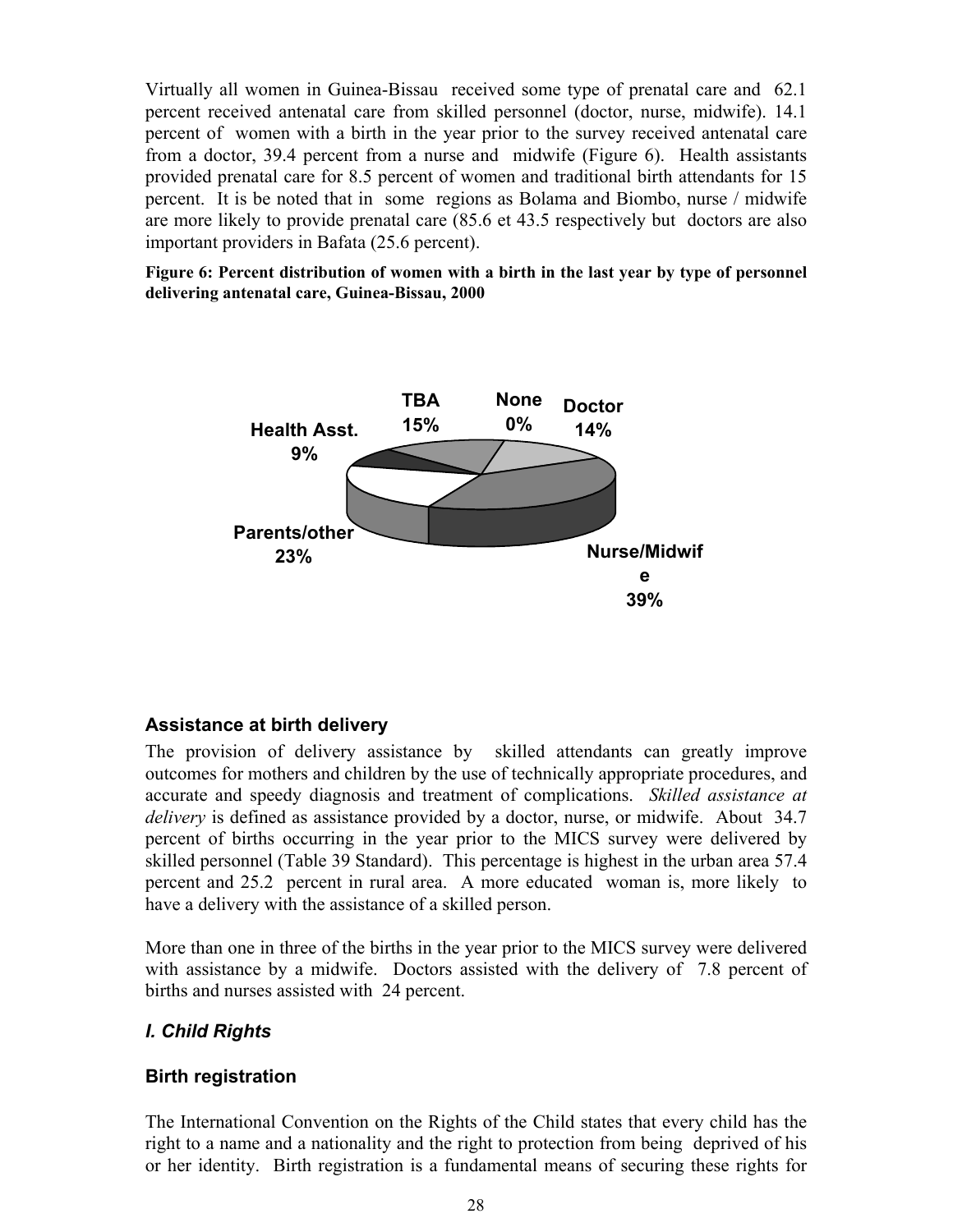children. The births of 42.1 percent of children under five years in Guinea-Bissau have been registered (Table 40 Standard). There are no significant variations in birth registration across sex, age, or education categories. Children in the Bolama region are somewhat less likely to have their births registered than other children but this appears to be due primarily to a relatively large proportion of mothers who do not know if their child's birth was registered. Most reasons for non-registered birth are high costs (28 percent) and travel too far to register the child (18.8 percent).

## **Orphanhood and living arrangements of children**

Children who are orphaned or living away from their parents may be at increased risk of impoverishment, discrimination, denial of property rights and rights to inheritance, various forms of abuse, neglect, and exploitation of their labor or sexuality. Monitoring the level of orphanhood and the living arrangements of children assists in identifying those who may be at risk and in tracking changes over time.

In Guinea-Bissau, 70.9 percent of children aged 0 -14 are living with both parents (Table 41 Standard). A substantial percentage - 9.8 percent – are living with their mother only although their father is alive. About 9 percent are living with neither parent although both parents are alive. Children who are not living with a biological parent comprise 12.4 percent and children who have one or both parents dead amount to 7.2 percent of all children aged 0-14. Older children are more likely to live away without their biological parents than younger children. While 12.4 percent of children under age five are not living with a biological parent, 19 percent of children aged 10-14 do so.

The situation of children in the SAB differs from that of other children in Guinea-Bissau. In the SAB region, only half of children live with both parents. 19.2 percent live with their mother only but their father is alive and a relatively large proportion (11.6 percent) are living with neither parent. This pattern is most likely due to cultural practices, migration labors and, to some extent internal migration of women from the SAB to other regions and neighboring countries.

# **Child labor**

It is important to monitor the extent to which children work and the type of work in which they participate for several reasons. Children who are working are less likely to attend school and more likely to drop out. This pattern can trap children in a cycle of poverty and disadvantage. Working conditions for children are often unregulated with few safeguards against potential abuse. In addition, many types of work are intrinsically hazardous and others present less obvious hazards to children, such as exposure to pesticides in agricultural work, carrying heavy weights and scavenging in garbage dumps.

In Guinea-Bissau, the MICS survey estimates that only about 5.1 percent of children aged 5-14 years engage in paid work (Table 42 Standard). About twice as many – 9.7 percent – participate in unpaid work for someone other than a household member.

'Domestic work' is defined as cooking, shopping, cleaning, washing clothes, fetching water, and caring for children. Slightly 71,8 percent of children do these tasks for less than four hours a day while 3.7 percent spend more than four hours a day on such tasks. Overall, girls are somewhat more likely than boys and older children (aged 10-